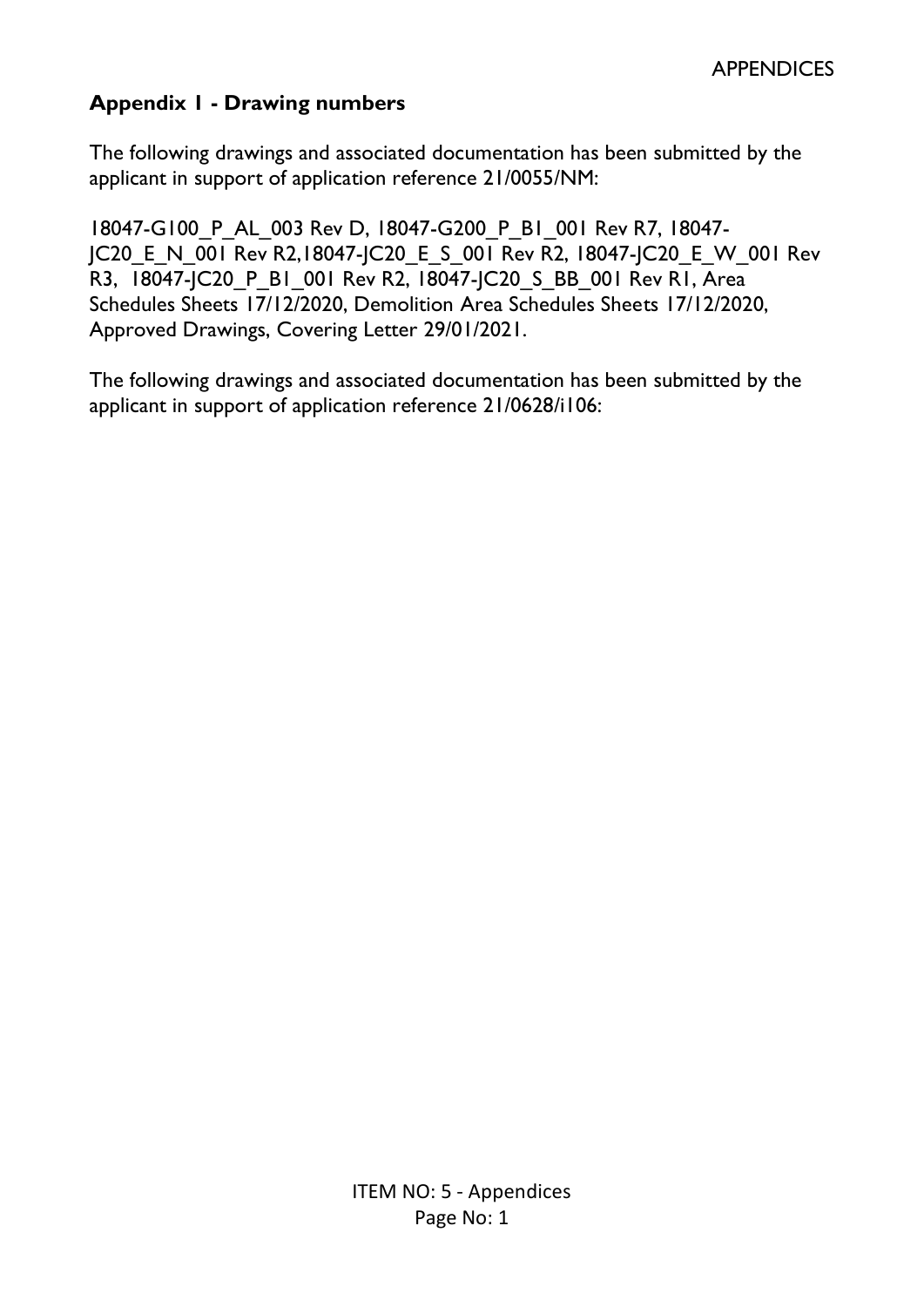# **Appendix 2 – Informative(s) for Application Reference 21/0055/NM**

#### **Updated Wording of Conditions:**

#### **Condition 2**

The development shall be carried out strictly in accordance with the application plans, drawings and documents hereby approved and as detailed below:

**G100\_P\_AL\_001, G100\_P\_AL\_002, G100\_P\_AL\_003 Rev D, G200\_P\_B1\_001\_R7, G200\_P\_B2\_001\_R4, G200\_P\_00\_001\_R5, G200\_P\_01\_001\_R4, G200\_P\_02\_001\_R4, G200\_P\_03\_001\_R4, G200\_P\_04\_001\_R4, G200\_P\_05\_001\_R4, G200\_P\_06\_001\_R4, G200\_P\_RF\_001\_R4, G200\_E\_N\_001\_R2, G200\_E\_S\_001\_R1, G200\_E\_W\_001\_R2, G200\_E\_E-001, G200\_S\_AA\_001\_R3, G200\_S\_BB\_001\_R1, G200\_S\_CC\_001\_R1, G200\_S\_DD\_001\_R1, G200\_S\_EE\_001\_R1, G200\_S\_FF\_001\_R1, G200\_S\_GG\_001\_R1, G200\_S\_HH\_001\_R1, G200\_S\_JJ\_001, G200\_S\_KK\_001, JA12\_P\_B1\_001\_R1, JA12\_P\_00\_001\_R1, JA12\_P\_01\_001\_R1, JA12\_P\_02\_001\_R1, JA12\_E\_N\_001\_R1, JA12\_E\_S\_001\_R1, JA12\_E\_W\_001\_R1, JA12\_E\_E\_001, JA12\_S\_BB\_001\_R1, JA12\_S\_CC\_001\_R1, JA12\_S\_AA\_001, JA12\_S\_KK\_001, JC20\_E\_N\_001\_R1, JC20\_P\_00\_001\_R1, JC20\_P\_01\_001\_R1, JC20\_P\_02\_001\_R1, JC20\_P\_B1\_001\_R2, JC20\_E\_N\_001 R2, JC20\_E\_S\_001 R2, JC20\_E\_W\_001 R3, JC20\_S\_BB\_001 R1, JC20\_S\_CC\_001, G710\_P\_00\_001, G710\_P\_01\_001, G710\_P\_B1\_001, Drawing Issue Sheets (Revision 18.12.2020), Air Quality Assessment (March 2019), Archaeological Desk Based Assessment (March 2019), , Basement Impact Assessment (March 2019), Coach Management Plan (March 2019), HLEF60891 – D001 Rev C, Daylight and Sunlight Report (June 2019), Delivery And Servicing Management Plan (March 2019), Design And Access Statement (March 2019), Design and Access Statement Addendum (July 2019), District Heat Network Statement (24.09.2019), Draft Construction Logistics Plan (March 2019), Energy and Sustainability Statement (March 2019), Technical Note on Ventilation Strategy (March 2019), Executive Summary Building Condition Report (March 2019), Flood Management Plan (04 July 2019), Flood Risk Assessment (March 2019), Flood Risk Assessment Addendum (19 July 2019), Flooding Technical Note (23rd August 2019), Health Impact Assessment (March 2019), Heritage Townscape and Visual Assessment (March 2019), Planning Statement (March 2019), Preliminary Ecological Appraisal (March 2019), Sequential Test (November 2019), NPPF Sequential Test Advice (2nd April 2019), Site Waste Management Plan** 

ITEM NO: 5 - Appendices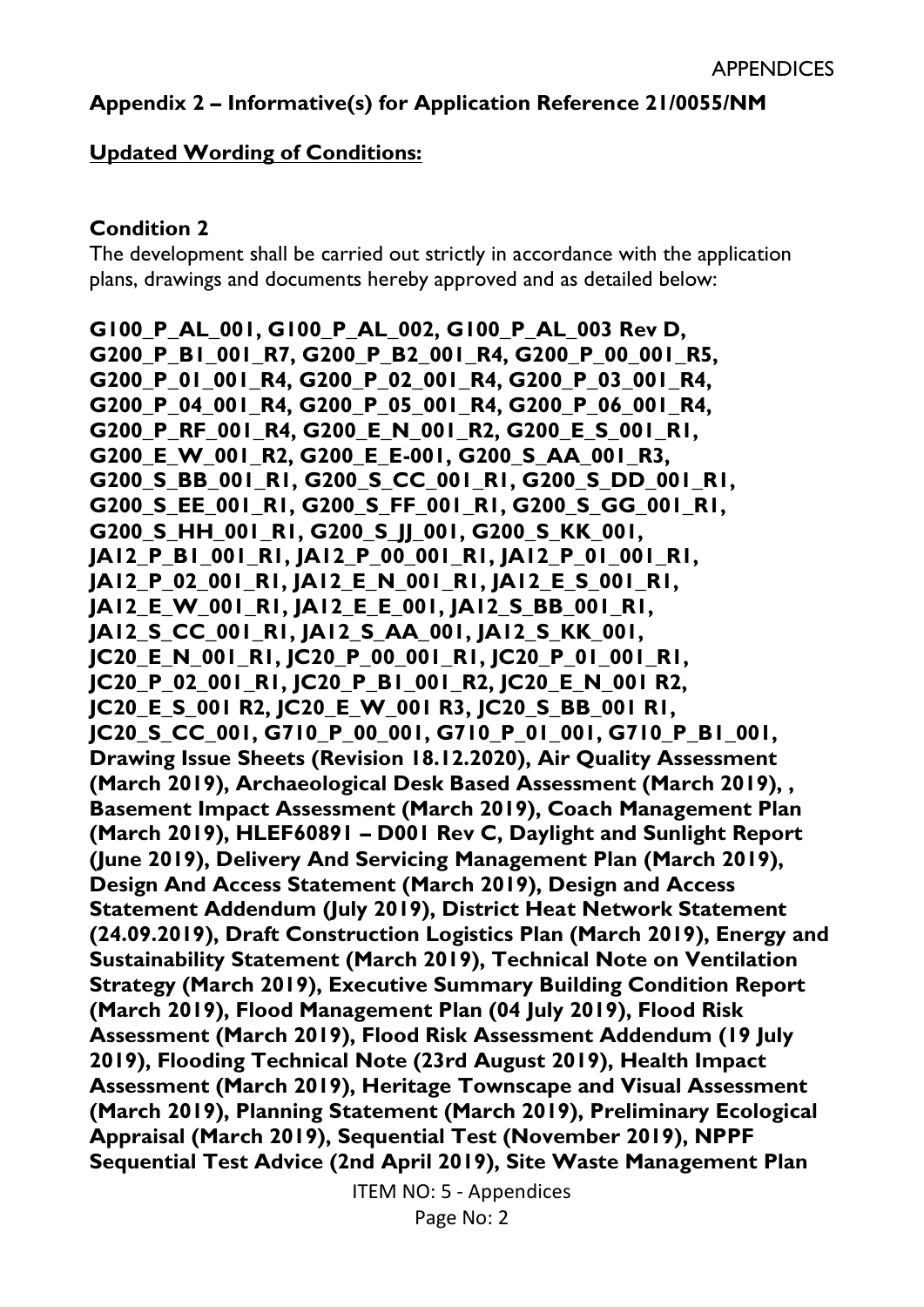**(March 2019), Social and Community Infrastructure Assessment (March 2019), Statement of Community Involvement (March 2019), Structural Method Statement (March 2019), Sustainability Design and Construction Statement (November 2019), 2017/3742/114 Rev A, Environmental Noise and Vibration Assessment (March 2019), Transport Assessment (March 2019), Travel Plan (March 2019), GM/TCP/1471-02-A, GM/TSP/1471-01- A, Urban Greening Report (19 August 2019), Utility Statement (March 2019), 2017/3742/119, Greenwich Magistrates Court – Service Area Access Control System Procedure, 2017/3742/105 Rev F, 2017/3742/117, 2017/3742/118, GLA Energy Memo: Stage 1 Consultation Applicant Response 9.053 – Greenwich Magistrates Court (04/12/2019), Summary Note on Hotel Demand (October 2019), Greenwich Magistrates Court Consultation Response December 2019** 

**Reason**: In the interests of good planning and to ensure that the development is carried out in accordance with the approved documents, plans and drawings submitted with the application and is acceptable to the Local Planning Authority.

## **Condition 3**

The maximum number of hotel rooms hereby permitted is 293, and the maximum floor space for the flexible commercial use (A1/A2/A3/A4/D1/D2/Ancillary C1) hereby permitted is 285m2 (GIA).

**Reason:** For the avoidance of doubt and in the interests of proper planning.

## **Condition 4**

The development shall be constructed in accordance with the phasing shown in drawing no. G100 P AL 003 Rev D (Phasing Plan).

**Reason**: In order to be satisfied that the development of the site is undertaken in a coherent and comprehensive manner and delivers the community uses and to ensure compliance with Policy S1 of the London Plan 2021 and Policy CH1 of Royal Greenwich Local Plan: Core Strategy with Detailed Policies 2014.

# **Condition 5**

a. Prior to the carrying out of the relevant work, the external materials to be used within each phase of development hereby approved, a detailed schedule and specification (including a 1:1 scale composite sample panel to be provided on site) of all external materials and finishes, windows and external doors,

ITEM NO: 5 - Appendices

Page No: 3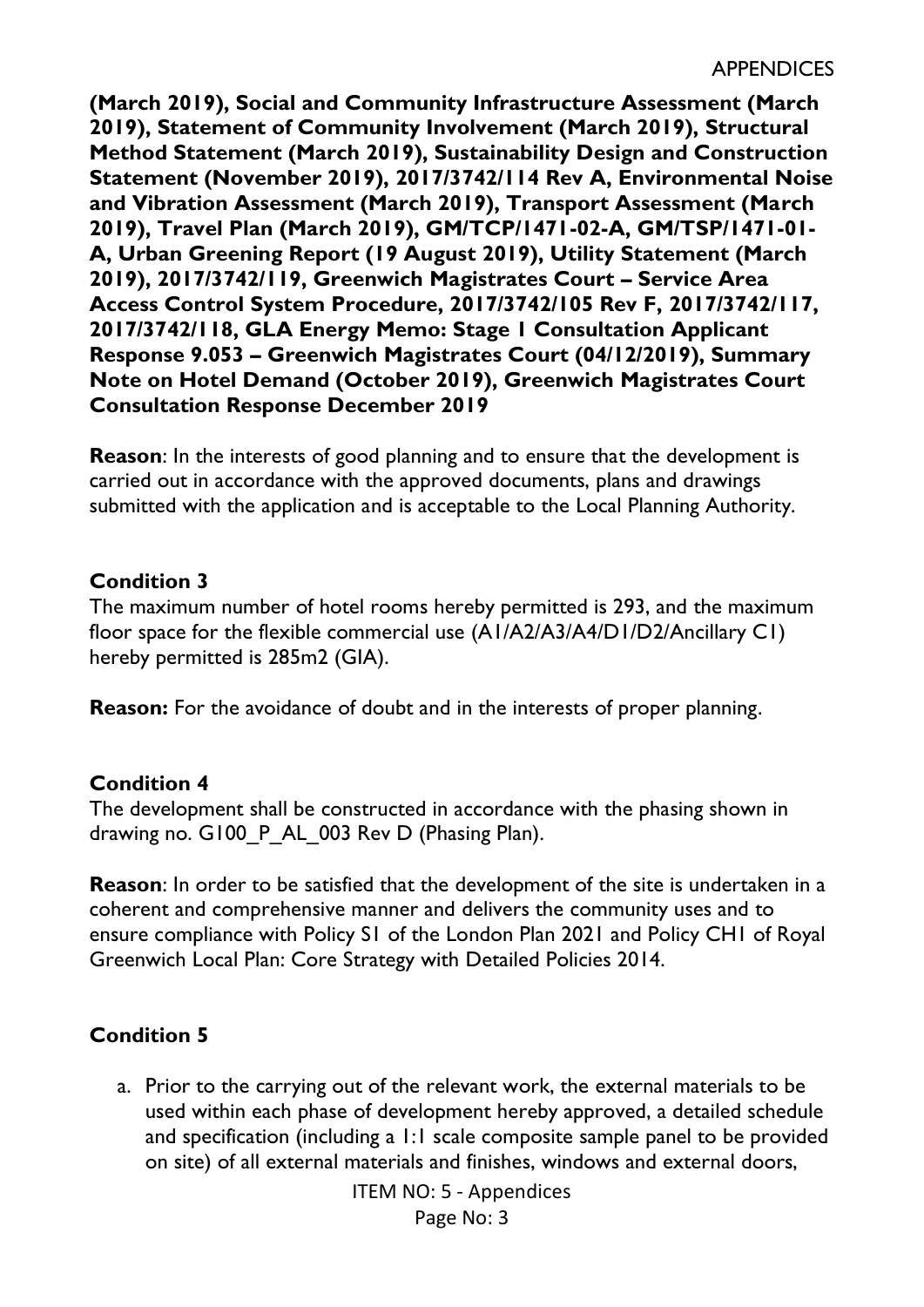roof coverings and other site specific features to be used on the building(s) shall be submitted to and approved in writing by the Local Planning Authority.

b. The development shall be carried out in accordance with the approved details and retained for the lifetime of the development.

**Reason**: To ensure that the local planning authority may be satisfied as to the external appearance of the building(s) and to comply with Policy D4 of the London Plan (2021) and Policy DH1 of the Royal Greenwich Local Plan: Core Strategy with Detailed Policies (2014).

# **Condition 7**

No development within a Phase approved by this planning permission shall take place until a remediation strategy that includes the following components to deal with the risks associated with contamination of the site shall each be submitted to and approved, in writing, by the Local Planning Authority:

- 1. A preliminary risk assessment which has identified:
	- all previous uses
	- potential contaminants associated with those uses
	- a conceptual model of the site indicating sources, pathways and receptors
	- potentially unacceptable risks arising from contamination at the site.
- 2. A site investigation scheme, based on (1) to provide information for a detailed assessment of the risk to all receptors that may be affected, including those off site.
- 3. The results of the site investigation and the detailed risk assessment referred to in (2) and, based on these, an options appraisal and remediation strategy giving full details of the remediation measures required and how they are to be undertaken.
- 4. A verification plan providing details of the data that will be collected in order to demonstrate that the works set out in the remediation strategy in (3) are complete and identifying any requirements for longer-term monitoring of pollutant linkages, maintenance and arrangements for contingency action.

Any changes to these components require the express written consent of the local planning authority. The scheme shall be implemented as approved.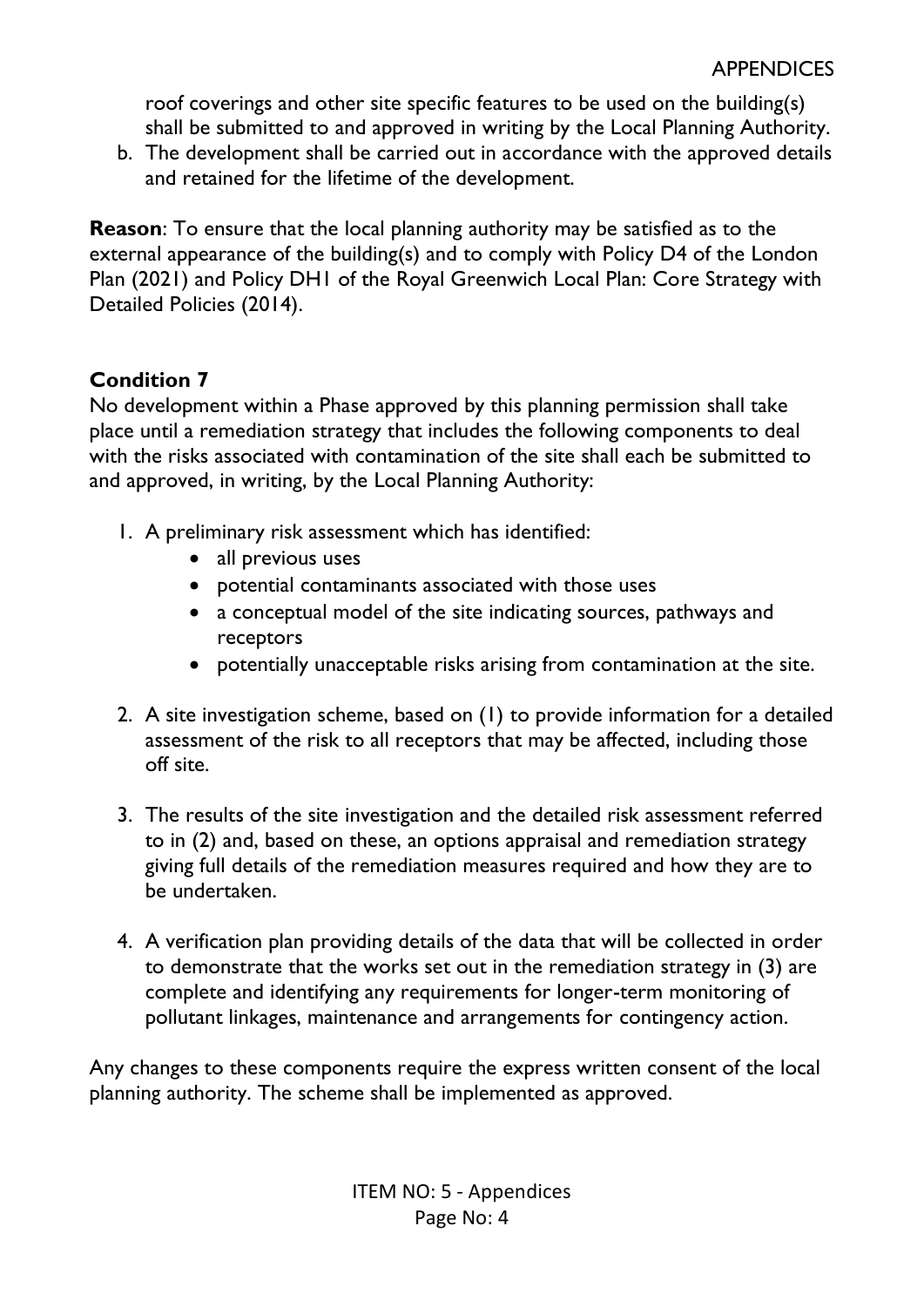**Reason**: To reduce risk to controlled waters. Controlled waters are particularly sensitive in this location because the site is located upon Secondary aquifers within Source Protection Zone 1 associated with the Deptford Pumping Station. Due to the vulnerability of the aquifer every precaution should be taken to prevent any pollution of groundwater. To comply with the National Planning Policy Framework (2021) paragraph 174.

# **Condition 12**

- 1. Prior to the commencement of development within a Phase (excluding Phase 0), a Preliminary Risk Assessment to identify the risks associated with unexploded ordnance (UXO) threat for the phase shall be submitted to and approved, in writing, by the Local Planning Authority. Any Preliminary Risk Assessment of UXO hazards must be undertaken in compliance with current guidance for managing UXO risks (e.g.C681). The investigation shall include, but not be limited to:
	- Home Office WWII Bomb Census Maps;
	- WWII and post-WWII aerial photography;
	- Official Abandoned Bomb Register;
	- LCC Bomb Damage maps;
	- Information gathered from the National Archives at Kew;
	- Historic UXO information.
- 2. Should the preliminary risk assessment identify the need for further investigation, the following shall be submitted to and approved, in writing, by the Local Planning Authority:
	- Detailed Risk Assessment and Intrusive UXO Survey, based on (1) to characterise the site and; provide information for a detailed assessment of the risk to all receptors that may be affected, including those off site.
	- Following the results and outcomes of the Preliminary and Detailed Risk Assessments, a Risk Mitigation Plan giving full details of the mitigation measures required and how they are to be undertaken. This requires the provision of both a Mitigation Implementation and Verification Plan.
	- Details attaining to Operational UXO Emergency Response Plan; and UXO Safety & Awareness Briefings – must also be provided.
	- The identified mitigation must be carried out in accordance with the approved details.
- 3. On completion of the above (2) a final Verification Report is required to demonstrate that the works set out in (2) have been completed, along with any requirements for longer-term monitoring of risks, maintenance and arrangements for contingency action.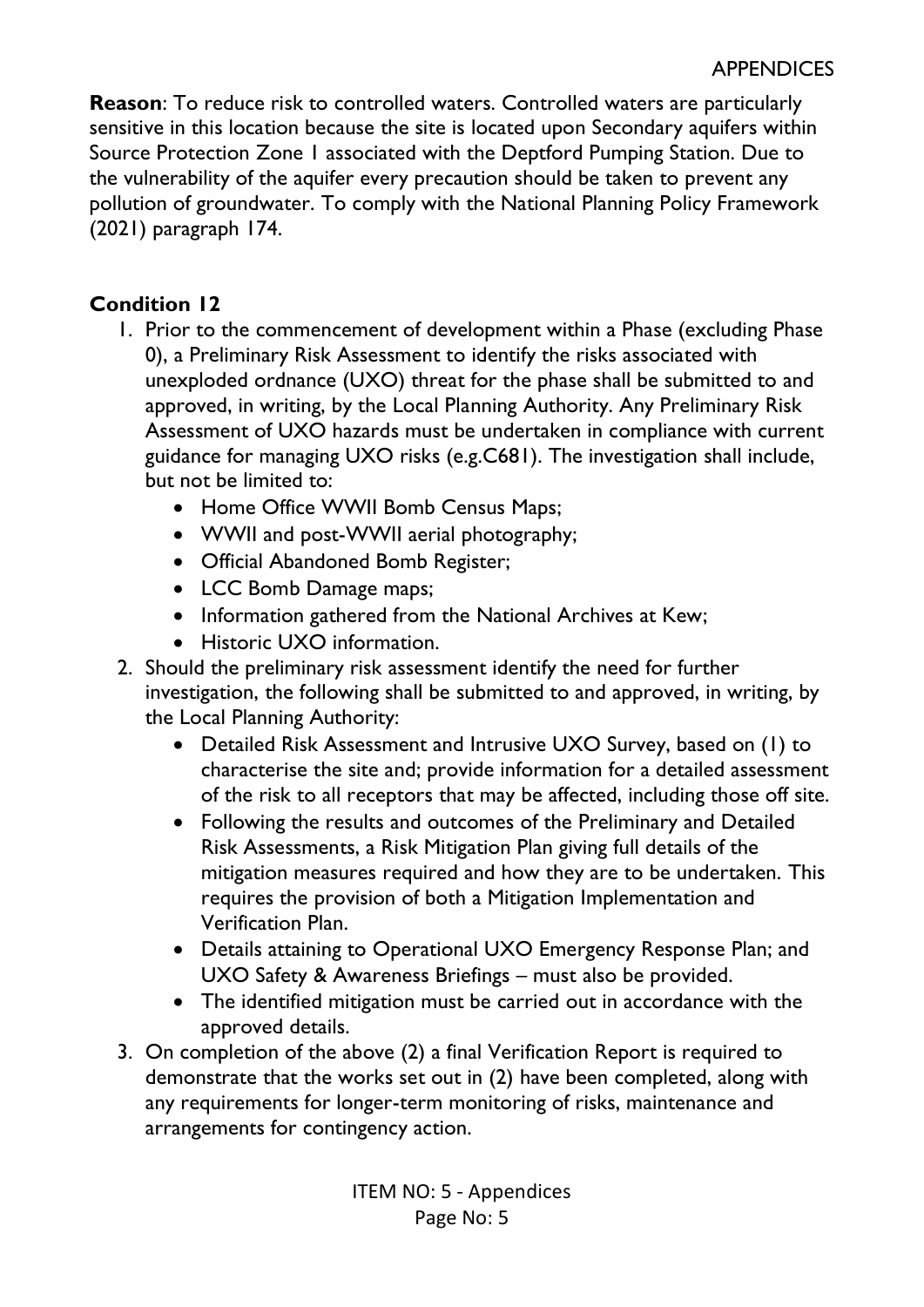**Reason**: To ensure that appropriate arrangements are in place in the event of the discovery of UXO and to ensure that environmental and health risks have been satisfactorily managed so that the site is deemed suitable for use; in accordance with the aims of the National Planning Policy Framework (NPPF); and with Policies E(e) of the Royal Borough of Greenwich Local Plan: Core Strategy with Detailed Policies (2014).

#### **Condition 13**

No demolition or clearance work shall take place within a phase on the site until a refurbishment and demolition (R&D) asbestos survey for that phase has been submitted to, and approved in writing by the Local Planning Authority. The R&D survey shall be carried out and then be acted upon by a suitably qualified person in order to deal with any asbestos found on site and shall include a detailed visual and intrusive investigation relating to the removal and disposal of asbestos-based materials. The demolition and disposal of materials from the site shall be carried out in accordance with the approved details.

**Reason**: In order to safeguard the environment, the surrounding area and prospective end users of the land and ensure compliance with Policy E(d) of the Royal Greenwich Local Plan: Core Strategy with Detailed Policies (July 2014).

#### **Condition 14**

Prior to the commencement of the relevant phase (excluding Phase 0) of the development (excluding demolition, site preparation, and piling), full details (including drawings to a scale of 1:20 and showing all fixtures and fittings) of the wheelchair accessible rooms have been submitted to and approved in writing by the Local Planning Authority to demonstrate compliance with Building Regulation requirement M1, M2, M3 (Volume 2 – Buildings other than a dwelling). The wheelchair accessible rooms shall then be implemented in accordance with the approved details.

**Reason**: So that the proposed use is an accessible and inclusive environment for all, including disabled people, in compliance with Policy D3 of the London Plan (2021) and Policy DH1 of the Royal Greenwich Local Plan: Core Strategy with Detailed Policies (adopted July 2014).

## **Condition 17**

Prior to demolition or construction works commencing within a phase a Demolition/Construction Management Plan relating to demolition and / or construction works, or part thereof, being carried out within that phase shall be

ITEM NO: 5 - Appendices

Page No: 6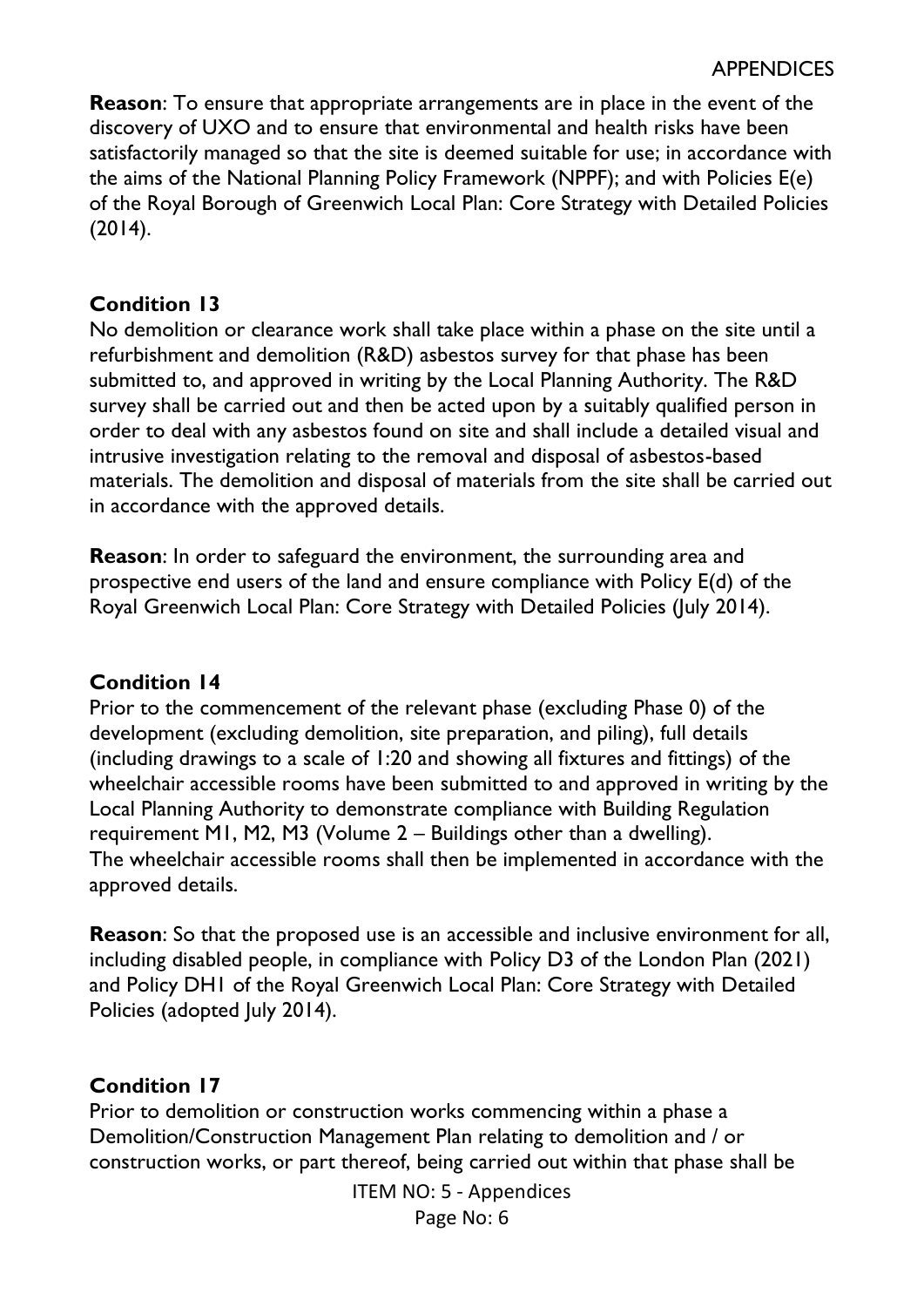submitted to and approved in writing by the Local Planning Authority, for a management scheme to control and minimise noise and vibration attributable to construction on the development site, and include:

- Haulage routes
- Hours of work
- Likely noise levels to be generated from plant and construction works
- Details of any noise screening measures
- Proposals for monitoring noise and procedures for controlling excessive noise and vibration

Note: it is expected that vibration over 1mm/s measured as a peak particle velocity at residential properties would constitute unreasonable vibration. Reference shall be made to: The Councils' Construction Site Noise Code of Practice [http://www.royalgreenwich.gov.uk/downloads/file/470/noise\\_from\\_major\\_constructi](http://www.royalgreenwich.gov.uk/downloads/file/470/noise_from_major_construction_sites_leaflet) on sites leaflet BRE four part Pollution Control Guides 'Controlling particles and noise pollution from construction sites'.

**Reason:** To prevent nuisance, protect environmental health and local amenity and to comply with Policy D14 of the London Plan (2021) and its Sustainable Design and Construction SPG 2014 and policy E(c) of the Royal Greenwich Local Plan: Core Strategy with Detailed Policies (2014).

## **Condition 19**

Prior to the commencement of demolition or construction works within a phase; a Construction Management Plan relating to demolition and/or construction works, or part thereof, being carried out within that phase shall be submitted to and approved in writing by the Local Planning Authority for a management scheme to control and minimise emissions of air pollutants attributable to the construction of the development. This should include a risk assessment and a method statement in accordance with the control of dust and emissions from Construction and Demolition Best Practice Guidance published by the Greater London Authority:

- Proposals for monitoring dust / particulates and procedures to be put in place where agreed dust / particulates levels are exceeded;
- A dust risk assessment shall be undertaken; to include dust suppression methods to be used including details of equipment during the different stages of the development;
- Site plan identifying location of site entrance, exit, wheel washing, hard standing hoarding (distinguishing between solid hoarding and other barriers such as heras and monarflex sheeting), stock piles, dust suppression, location of water supplies and location of nearest neighbouring receptors;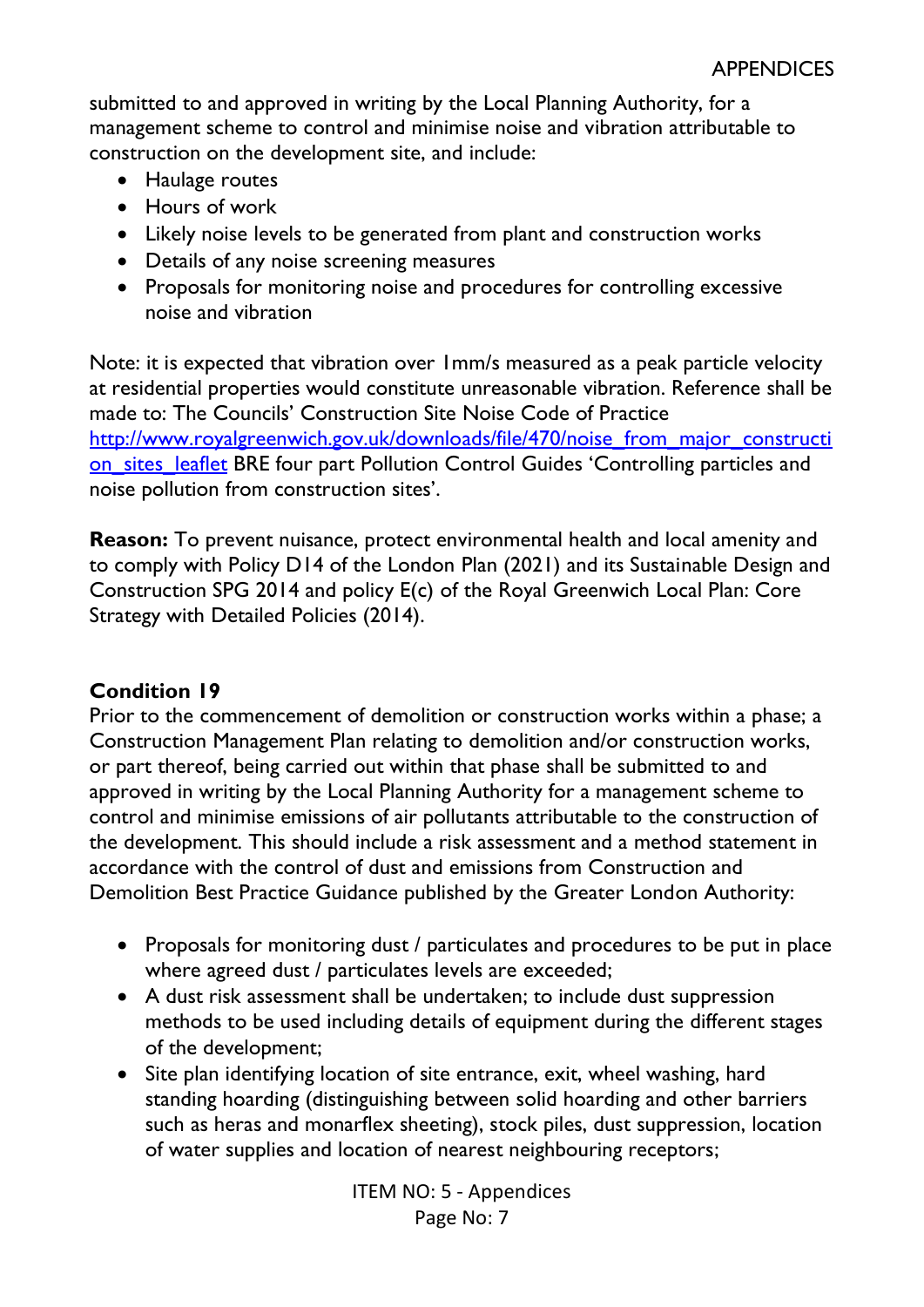- Confirmation if a mobile crusher will be used on site and if so, a copy of the permit and indented dates of operation;
- Bonfire policy;
- Proposals for monitoring dust and preventing or controlling unacceptable releases, including asbestos;
- Wheel washing facilities, location and facilities for discharging the water.

Note: It is expected that vibration over 1 mm/s measured as a peak particle velocity at residential properties would constitute unreasonable vibration. Reference shall be made to: The Mayor of London's 'The control of dust and emissions from construction and demolition' Supplementary Planning Guidance [https://www.london.gov.uk/file/18750/download?token=zV3ZKTpP:](https://www.london.gov.uk/file/18750/download?token=zV3ZKTpP) BRE four part Pollution Control Guide, Part 1 Pre-project planning and effective management; 'Controlling particles, vapour and noise pollution from construction sites'.

**Reason**: To prevent nuisance, protect environmental health and local amenity and to comply with Policy SI 1 of the London Plan (2021) and its Sustainable Design and Construction SPG 2014 and Policy E(c) of the Royal Greenwich Local Plan: Core Strategy with Detailed Policies (2014).

# **Condition 28**

Prior to the commencement of any above ground superstructure works and excluding site preparation, vegetation removal, demolition and piling within a phase of the development hereby approved, full details of access and circulation arrangements for people with mobility difficulties for all rooms, entrance ways, access ways, lifts and sanitary facilities within the development shall be submitted to, and approved in writing by, the Local Planning Authority.

For the avoidance of doubt, this shall include large scale plans illustrating any change in gradients on all routes through the site.

The scheme shall be implemented in accordance with the approved details and retained for the lifetime of the development.

**Reason:** To facilitate movement by those with mobility difficulties and to comply with Policy D5 of the London Plan (2021) and Policies DH1 and IM4 of the Royal Greenwich Local Plan: Core Strategy with Detailed Policies (2014).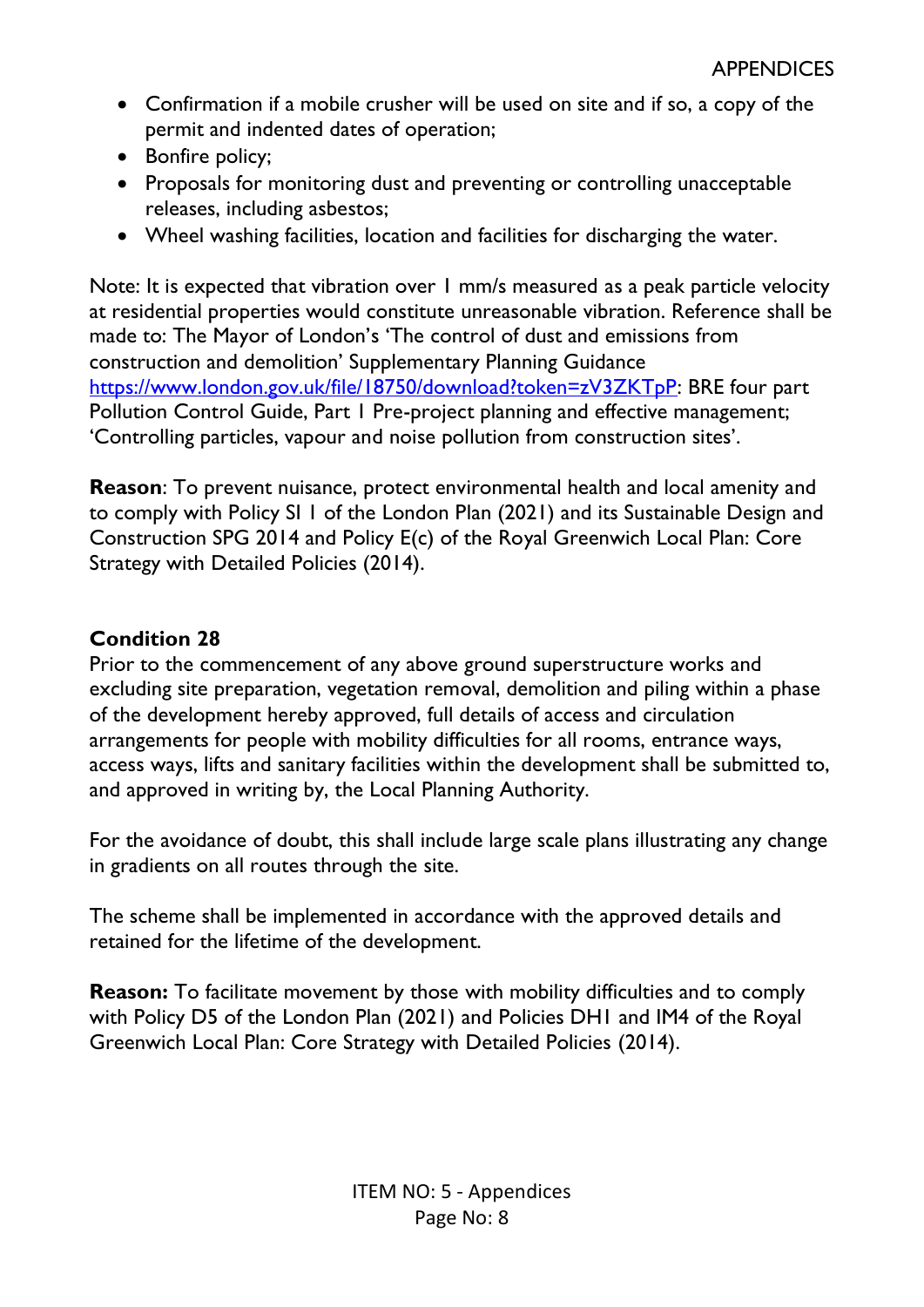## **Condition 29**

No development within a phase shall commence until a detailed Construction Logistics Plan (CLP) has been submitted to, and approved in writing by, the Local Planning Authority in consultation with Transport for London. The CLP shall include measures to dissuade construction workers from parking in the vicinity of the development. The CLP shall in all respects be implemented in accordance with the details approved pursuant to this condition.

The development of the phase shall be carried out in accordance the approved details.

**Reason**: In order to safeguard residential amenity and pedestrian and traffic safety and ensure compliance with Policy T4 of the London Plan (2021) and Policies E(c) and IM4 of the Royal Greenwich Local Plan: Core Strategy with Detailed Policies (2014).

# **Condition 31**

The non-residential development, including both new constructed and refurbished components, should be registered with Building Research Establishment (BRE), and achieve BREEAM Rating Excellent.

- i. Within 3 months of commencement (excluding demolition and site preparation works) of the non-residential buildings within a phase, including both new constructed and refurbished components, a BREEAM Design Stage Assessment, copy of the summary score sheets and related Certifications verified by the BRE shall be submitted to the Local Planning Authority for written approval.
- ii. Within 3 months from the date of first use of the non-residential buildings, including both new constructed and refurbished components, BREEAM 'Post Construction Stage' Assessment, copy of the summary score sheets and related Certifications verified by the BRE should be submitted to the Local Planning Authority for written approval confirming the BREEAM standard and measures have been implemented.

Following any approval of a 'Post Construction Stage' assessment and certificate of the development, the approved measures and technologies to achieve the BREEAM Excellent or higher standard shall be retained in working order for the lifetime of the development.

**Reason**: In the interest of addressing climate change and securing sustainable development in accordance with Policies: SI 1, SI 2, and SI 4 of the London Plan (2021); and Policies DH1 and E1 of the Royal Greenwich Local Plan: Core Strategy with Detailed Policies (July 2014).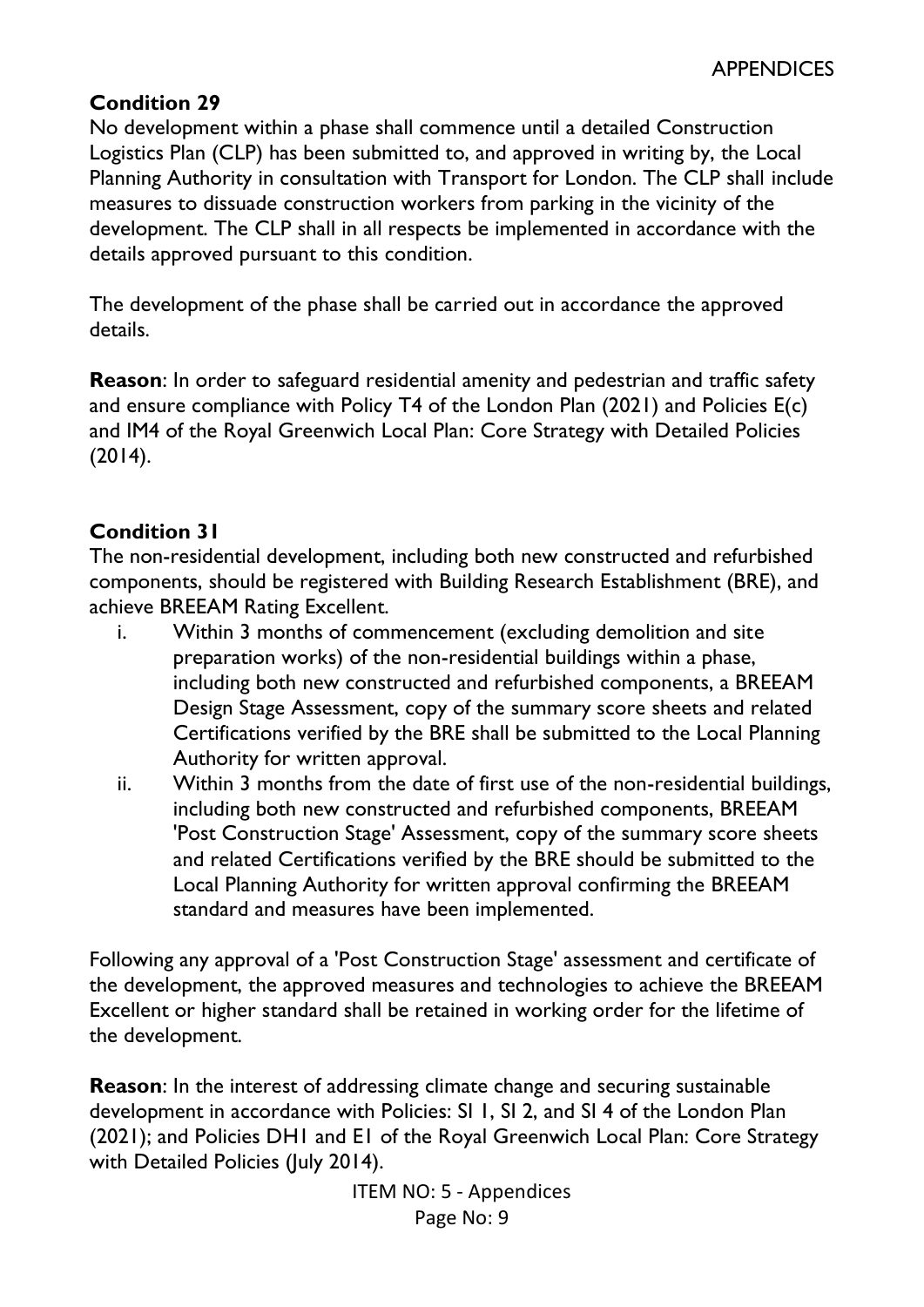# **Condition 38**

Prior to the commencement of above ground superstructure works within a Phase of the development hereby approved, a Site Waste Management Plan providing full details of the refuse storage, recycling facilities and refuse collection arrangements shall be submitted to, and approved in writing by, the Local Planning Authority. Such details shall include but are not limited to:

- Separate storage areas for bulk storage and bin storage;
- Turning areas to allow the refuse trucks to move in forward motion when entering and existing the road;
- Bin store arrangements for front gardens of houses and ground floor units.
- Provision of bin storage for each non-residential unit; including location of any communal collection points for each of the units; details of any enclosures to be provided for all of the external communal collection points; details of management arrangements for movement of refuse to any collection points;

The storage and recycling facilities shall in all respects be constructed in accordance with the approved details, before the relevant phase of the development is first occupied.

**Reason**: In order that the Council may be satisfied with the details of the proposal and to ensure compliance with Policy SI 8 of the London Plan (2021) and Policies H5 and DH1 of the Royal Greenwich Local Plan: Core Strategy with Detailed Policies (2014).

# **Condition 39**

Prior to the commencement of any above ground superstructure works within a Phase (excluding Phase 0), a detailed Landscaping Strategy shall be submitted and approved in writing by the Local Planning Authority. The Landscaping Strategy shall be based on the principles secured within the Landscape Strategy hereby approved, for all the hard and soft landscaping, including any part of the site not occupied by buildings, including details of:

- Open space
- Species and size of plants for all soft landscaping areas
- Areas of paving
- Car parking areas
- Amenity areas including details of measures to protect the privacy of adjacent residential units
- Pedestrian linkages
- Public art
- Lighting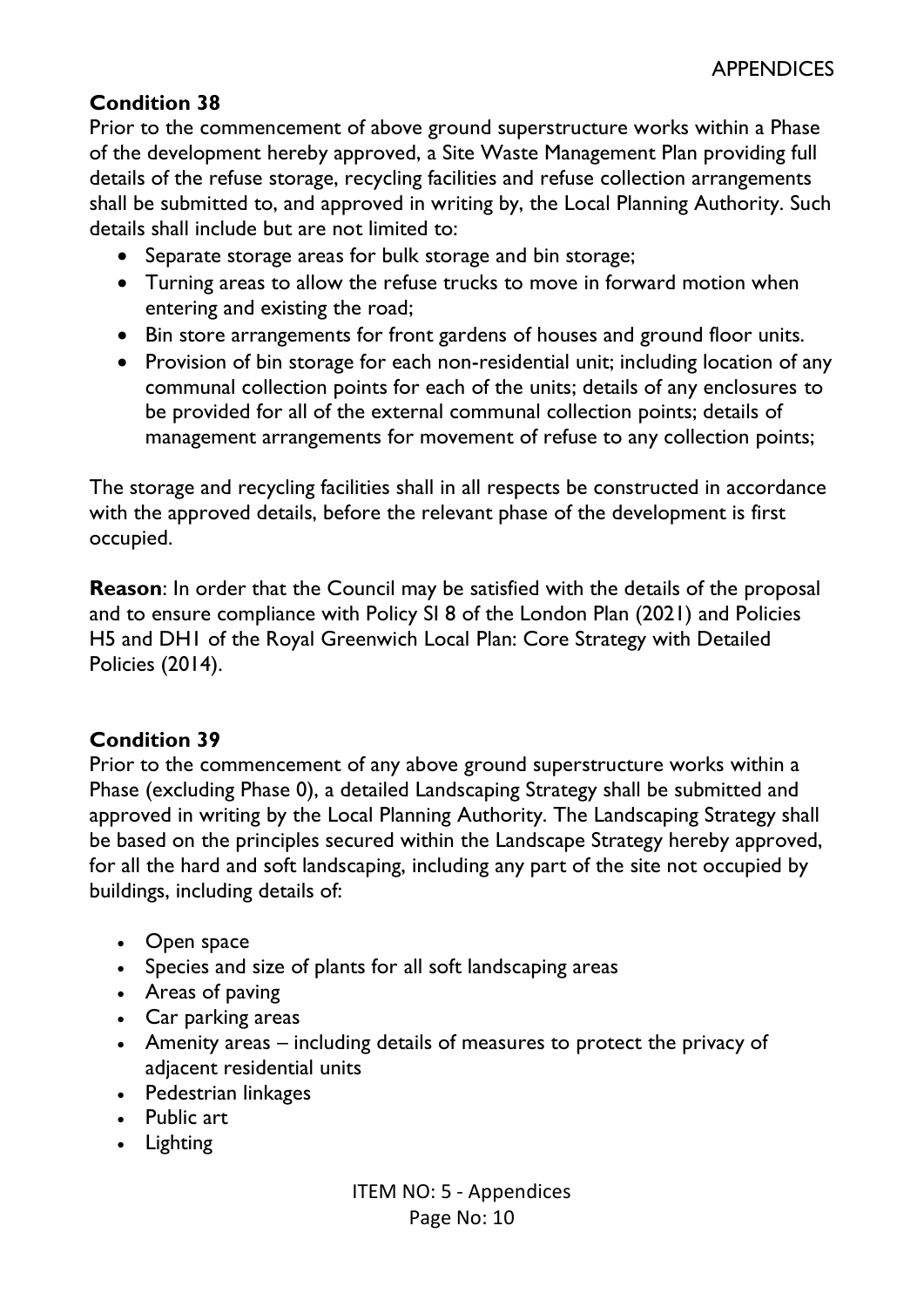- Bollards
- Street furniture (including waste bins)
- Cycle linkages
- Wayfinding
- Permeability of all hard surfaces
- Materials

All hard landscaping works for each phase of the approved scheme shall be completed prior to occupation of the respective phases.

All relevant planting, seeding or turfing comprised in the approved landscaping scheme shall be carried out in the first planting and seeding seasons following the occupation of the buildings within each phase or the completion of the relevant phase, whichever is the sooner. Any trees or plants which within a period of 5 years from the completion of the landscaping work die, are removed or become seriously damaged or diseased, shall be replaced in the next planting season with others of similar size and species.

**Reason:** In order that the Local Planning Authority may be satisfied as to the details and quality of the landscaping scheme, to ensure the development provides a high quality environment for future occupiers and to comply with Policy DH1 of the Royal Greenwich Local Plan: Core Strategy with Detailed Policies (2014).

#### **Condition 40**

Details of the proposed boundary treatments including gates, walls and fences shall be submitted to and approved in writing by the Local Planning Authority prior to commencement of the relevant works (excluding Phase 0).

The approved boundary treatments shall be implemented prior to occupation of the buildings and retained for the lifetime of the development.

**Reason**: To ensure that the boundary treatment is of adequate design in the interests of visual and residential amenity and to comply with Policy DH1 of the Royal Greenwich Local Plan: Core Strategy with Detailed Policies (2014).

#### **Condition 43**

No demolition or development below existing ground level within a Phase (excluding Phases 0 and 1) shall take place until a written scheme of investigation (WSI) for has been submitted to and approved by the Local Planning Authority in writing. For land that is included within the WSI, no demolition or development below existing ground level shall take place other than in accordance with the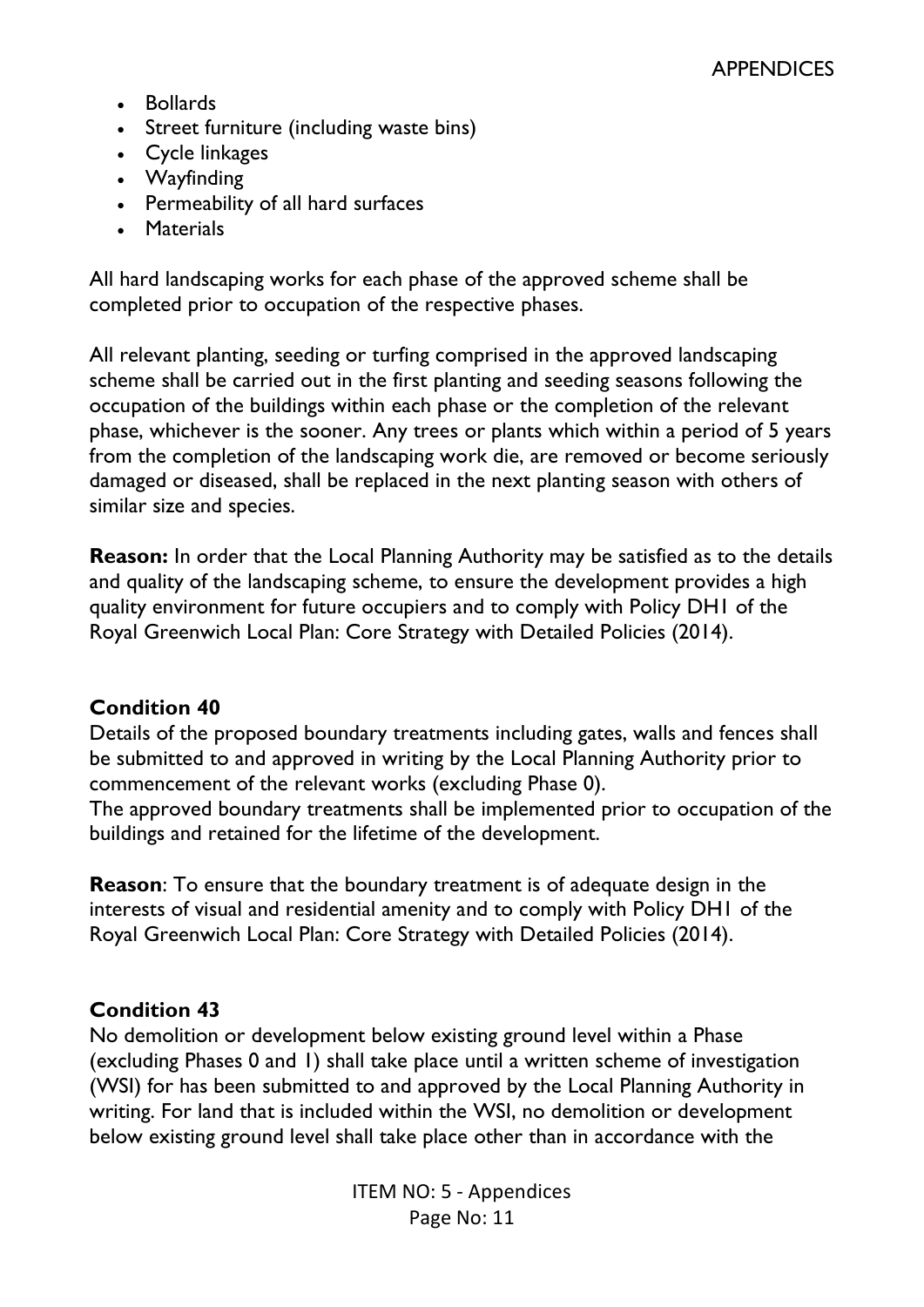agreed WSI, which shall include the statement of significance and research objectives, and

- A. The programme and methodology of site investigation and recording and the nomination of a competent person(s) or organisation to undertake the agreed works
- B. The programme for post-investigation assessment and subsequent analysis, publication & dissemination and deposition of resulting material. This part of the condition shall not be discharged until these elements have been fulfilled in accordance with the programme set out in the WSI.

Note: The written scheme of investigation will need to be prepared and implemented by a suitably qualified professionally accredited archaeological practice in accordance with Historic England's Guidelines for Archaeological Projects in Greater London. This condition is exempt from deemed discharge under schedule 6 of The Town and Country Planning (Development Management Procedure) (England) Order 2015.

**Reason**: Heritage assets of archaeological interest may survive on the site. The planning authority wishes to secure the provision of appropriate archaeological investigation, including the publication of results, in accordance with Section 12 of the NPPF, Policy HC1 of the London Plan (2021) and Policy DH(m) of the Royal Greenwich Local Plan: Core Strategy with Detailed Policies (2014).

## **Condition 44**

Notwithstanding the Urban Greening Report prepared by RPS Group Plc V5 (19th August 2019), prior to the commencement of development within a Phase (excluding Phase 0) an ecological management plan, including mitigation measures during demolition and construction, long-term design objectives, management responsibilities and maintenance schedules for all landscaped areas, shall be submitted to and approved in writing by the Local Planning Authority. Development proposals must ensure no net loss of biodiversity and wherever possible, make a positive contribution to the protection, enhancement, creation and management of biodiversity with best endeavours to achieve the required Urban Greening Factor (UGF) score of 0.3 for the approved site. The submitted report shall include:

A. Details of all features of ecological value on the site and setting out measures for their protection during construction works. Any mitigation measures identified therein shall be implemented in accordance with the approved details.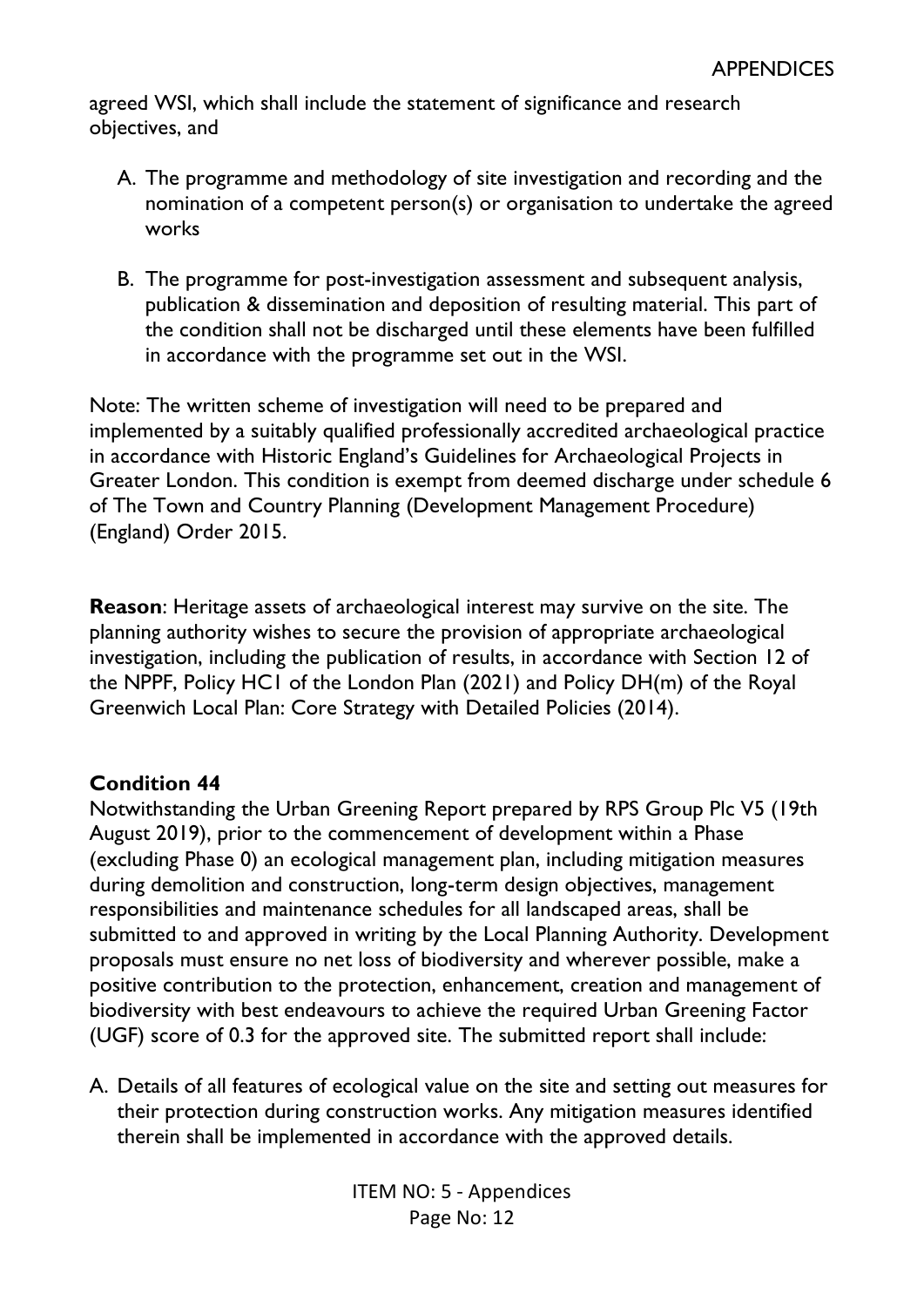- B. A detailed method statement for the removal or long-term management /eradication of butterfly bush and chick weed on the site. The method statement shall include proposed measures to prevent the spread of butterfly bush and chick weed during any operations such as mowing, strimming or soil movement. It shall also contain measures to ensure that any soils brought to the site are free of the seeds / root / stem of any invasive plant covered under the Wildlife and Countryside Act 1981.
- C. Details to protect the established vegetation from any damage that could be caused during demolition and construction. All works should be undertaken by a suitably qualified and experienced specialist contractor and should conform to current industry best practice, i.e. BS 3998: 2010 'Tree Work - Recommendations'. The details should ensure that existing commuting/foraging routes currently utilised by bats and other wildlife are maintained.
- D. Details from a suitably qualified ecologist specifying how the landscape features have been developed for biodiversity and ecological enhancement. The mitigation and enhancement should include the following:
	- i. Native and/or nectar producing and/or deciduous plant and tree species preferably of local provenance;
	- ii. Diversity grassland areas such as lawns with low growing native herbs, unmown grass verges, wildflower mixes on amenity and recreational open spaces and/or meadow areas;
	- iii. Dense areas of shrubbery;
	- iv. Habitat areas identified in the Greenwich Biodiversity Action Plan;
	- v. Living roofs and walls;
	- vi. Bird and bat sensitive lighting;
	- vii. Street trees; and
	- viii. Artificial nesting and roosting sites (including bird and bat boxes).

Where habitats are created as mitigation for development, management plans for the habitat shall also be provided detailing how the areas are to be managed in the longer term. Once approved the mitigation and management plans shall be undertaken in accordance with the approved details.

E. Evidence that the ecological measures approved under parts ( a ) to ( d ) have been installed in accordance with the details above should be submitted to and approved by the local planning authority prior to first use of the non-residential buildings within the development.

**Reason**: To ensure the protection of wildlife and supporting habitat, to prevent the spread of invasive plants and to secure opportunities for the enhancement of the ecological value of the site in line with London Plan Policies G1 (Green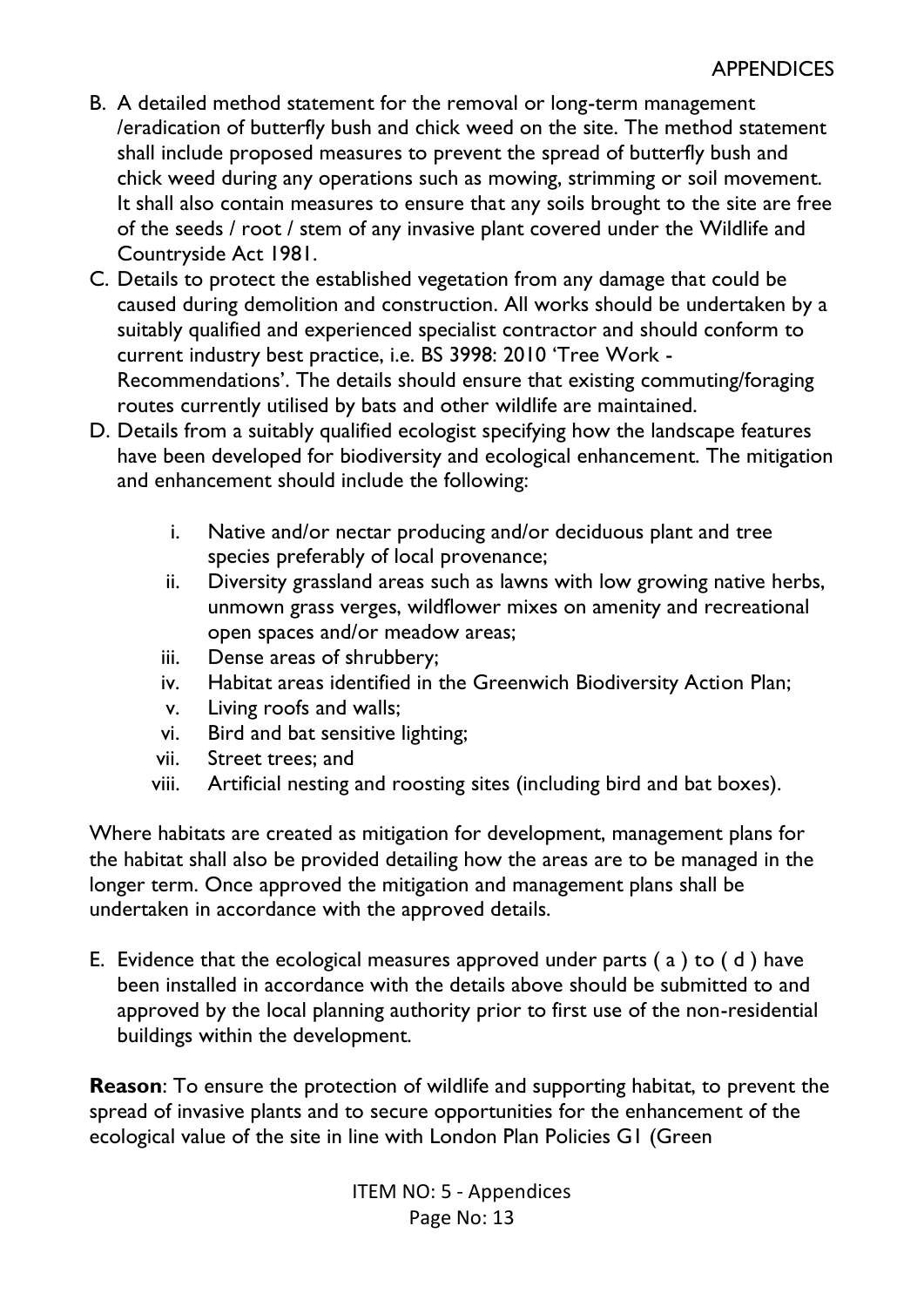Infrastructure) and G6 (Biodiversity and Access to Nature) and Core Strategy Policy OS4 (Biodiversity).

## **Condition 50**

Prior to the commencement of the relevant works (excluding Phase 0) details of a lighting strategy for the site shall be submitted to and approved in writing by the Local Planning Authority.

**Reason**: In the interests of visual amenity, community safety and to prevent light pollution and adverse impacts on wildlife in accordance with Policies DH1, E(a) and OS(f) of the Royal Greenwich Local Plan: Core Strategy with Detailed Policies (2014).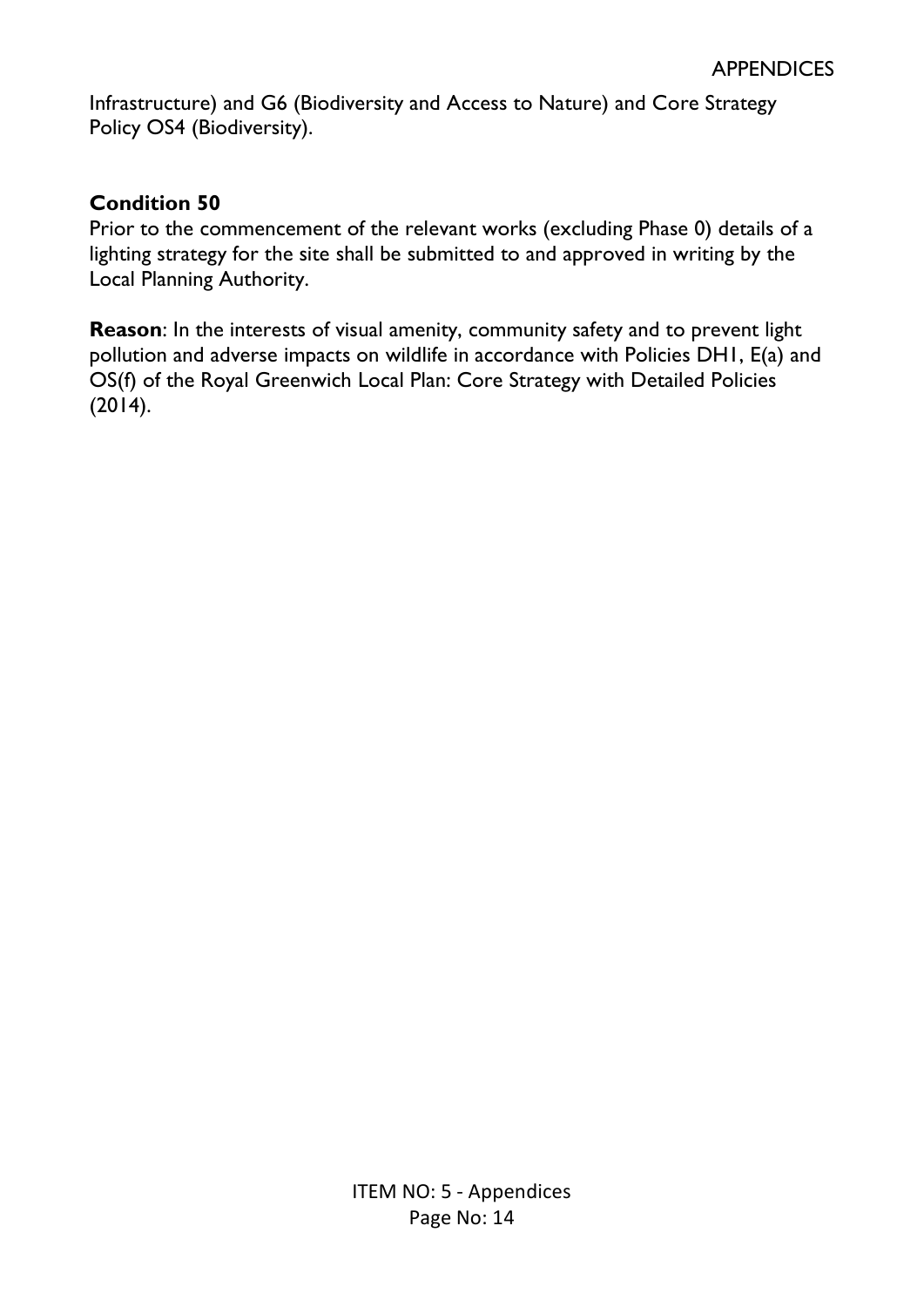# **Appendix 3 - National, regional and local planning policies and Supplementary Planning Guidance / Documents**

## The NPPF (2021)

The National Planning Policy Framework (NPPF) confirms that applications for planning permission must be determined in accordance with the development plan, unless material considerations indicate otherwise. Of relevance in this instance is:

- Chapter 4 Decision Making
- Chapter 6 Building a strong, competitive economy
- Chapter 12 Achieving well-designed places
- Chapter 16 Conserving and enhancing the historic environment

## The London Plan (2021)

In March 2021 the London Plan (March 2021) was adopted. The policies relevant to this application are:

- Policy D3 Optimising site capacity through the design-led approach
- Policy D4 Delivering good design
- Policy D5 Inclusive design
- Policy D8 Public realm
- Policy D9 Tall buildings
- Policy D10 Basement development
- Policy D11 Safety, security and resilience to emergency
- Policy D14 Noise
- Policy HC1 Heritage conservation and growth
- Policy SI 1 Improving air quality
- Policy SI 2 Minimising greenhouse gas emissions
- Policy SI 4 Managing heat risk
- Policy SI 8 Waste capacity and net waste self-sufficiency
- Policy T4 Assessing and mitigating transport impacts
- Policy G1 Green Infrastructure
- Policy G6 Biodiversity and Access to Nature

The Royal Borough of Greenwich Adopted Core Strategy (July 2014)

The Royal Greenwich Local Plan: Core Strategy with Detailed Policies was adopted by the Council on 30th July 2014. The Core Strategy and the London Plan are the borough's statutory development plans. The following lists the relevant strategic objectives, spatial policies and cross cutting policies from the Core Strategy as they relate to this application: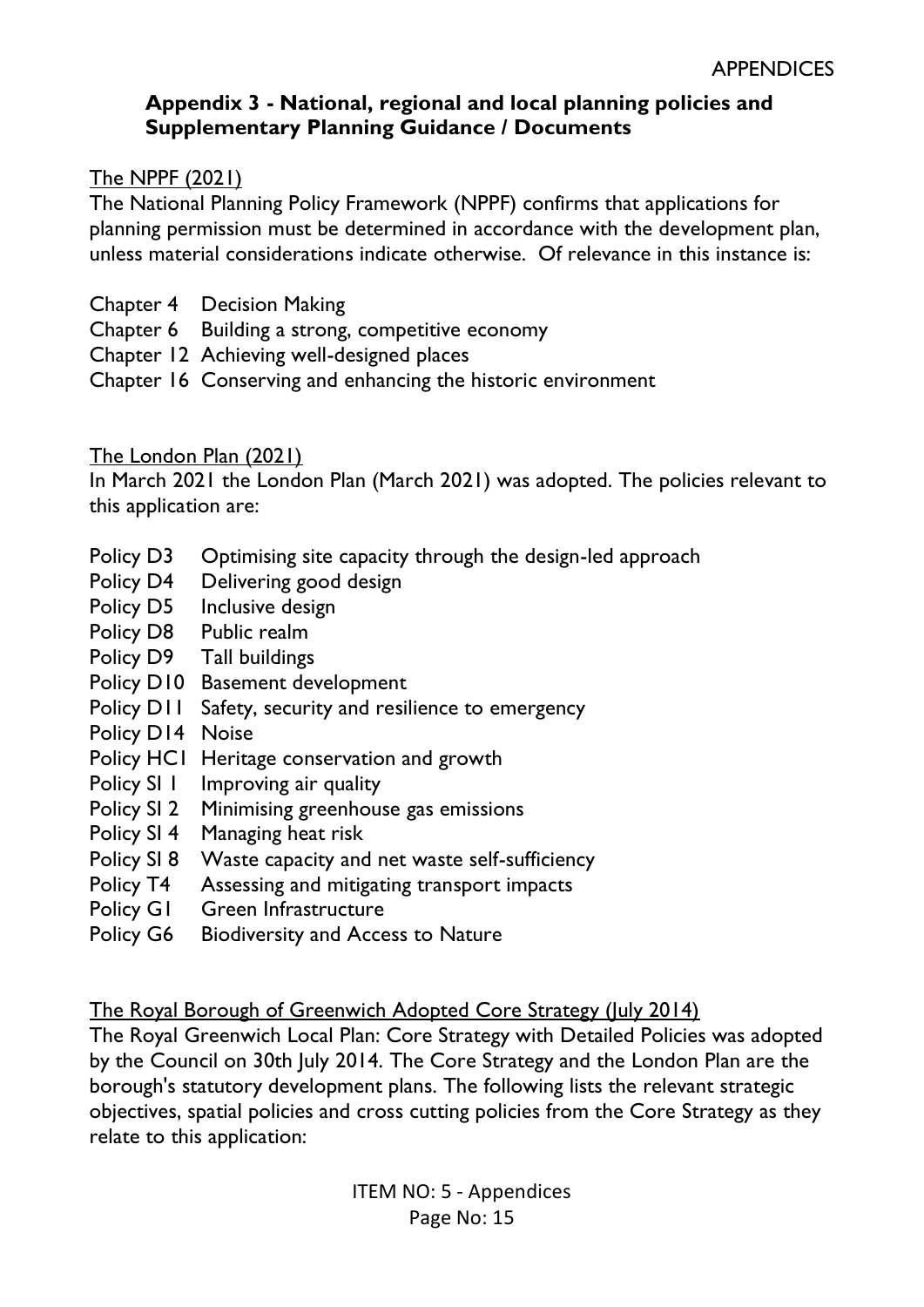- Policy EA1 Economic Development
- Policy EA5 Tourism
- Policy EA(c) Skills and Training
- Policy TCI Town Centres
- Policy DH1 Design
- Policy DH2 Tall Buildings
- Policy DH3 Heritage Assets
- Policy DH(b) Protection of Amenity for Adjacent Occupiers
- Policy DH(h) Conservation Areas
- Policy DH(i) Locally Listed Buildings
- Policy OS4 Biodiversity
- Policy OS(f) Ecological Factors
- Policy E1 Carbon Emissions
- Policy E2 Flood Risk
- Policy E3 Residual Flood Risk
- Policy E(a) Pollution
- Policy E(c) Air Pollution
- Policy E(e) Contaminated Land
- Policy E(f) Living Roofs and Walls
- Policy CH1 Cohesive Communities
- Policy CH2 Healthy Communities
- Policy CH(a) Loss of Community Facilities
- Policy IM1 Infrastructure
- Policy IM4 Sustainable Travel
- Policy IM(a) Impact on the Road Network
- Policy IM(b) Walking and Cycling
- Policy IM(c) Parking Standards

Supplementary Planning Guidance/Documents:

- RBG Planning Obligations SPD (July 2015).
- Ashburnham Triangle Character Appraisal (2008)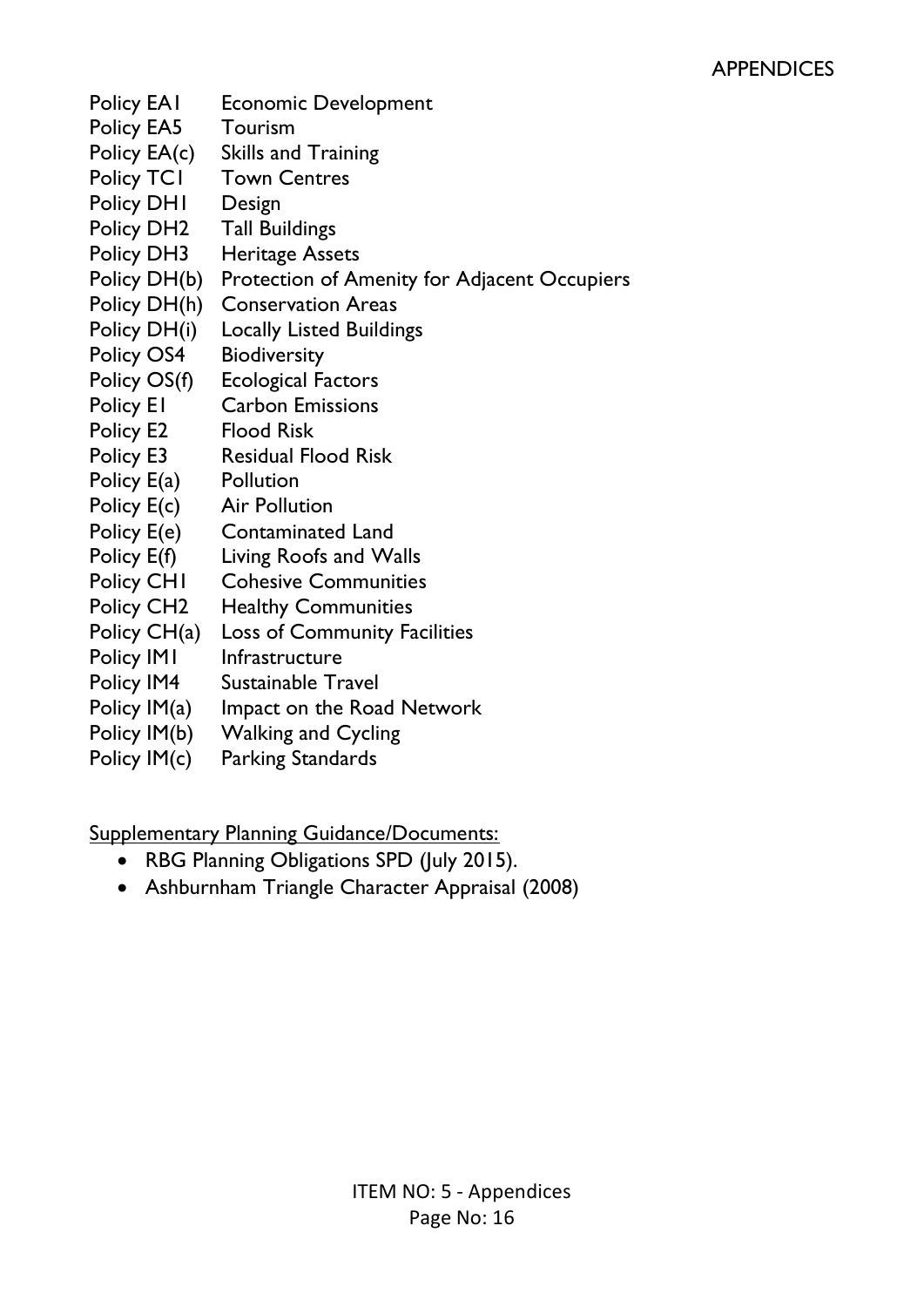**Appendix 4 - Amendments to Planning Conditions** 

| <b>Relevant</b>  |                                                                                                                                                                                                                                                                                                                                                                                                                                                                                                                                                                                                                                                                                                                   |
|------------------|-------------------------------------------------------------------------------------------------------------------------------------------------------------------------------------------------------------------------------------------------------------------------------------------------------------------------------------------------------------------------------------------------------------------------------------------------------------------------------------------------------------------------------------------------------------------------------------------------------------------------------------------------------------------------------------------------------------------|
|                  |                                                                                                                                                                                                                                                                                                                                                                                                                                                                                                                                                                                                                                                                                                                   |
| <b>Condition</b> |                                                                                                                                                                                                                                                                                                                                                                                                                                                                                                                                                                                                                                                                                                                   |
| Condition 2      | The development shall be carried out strictly in accordance with                                                                                                                                                                                                                                                                                                                                                                                                                                                                                                                                                                                                                                                  |
| Approved         | the application plans, drawings and documents hereby approved                                                                                                                                                                                                                                                                                                                                                                                                                                                                                                                                                                                                                                                     |
| <b>Drawings</b>  | and as detailed below:                                                                                                                                                                                                                                                                                                                                                                                                                                                                                                                                                                                                                                                                                            |
|                  |                                                                                                                                                                                                                                                                                                                                                                                                                                                                                                                                                                                                                                                                                                                   |
|                  | G100 P AL 001, G100 P AL 002, G100 P AL 003 Rev A D,                                                                                                                                                                                                                                                                                                                                                                                                                                                                                                                                                                                                                                                              |
|                  | G200 P BI 001 R5 R7, G200 P B2 001 R4,                                                                                                                                                                                                                                                                                                                                                                                                                                                                                                                                                                                                                                                                            |
|                  | G200 P 00 001 R5, G200 P 01 001 R4, G200 P 02 001 R4,                                                                                                                                                                                                                                                                                                                                                                                                                                                                                                                                                                                                                                                             |
|                  | G200 P 03 001 R4, G200 P 04 001 R4, G200 P 05 001 R4,                                                                                                                                                                                                                                                                                                                                                                                                                                                                                                                                                                                                                                                             |
|                  | G200 P 06 001 R4, G200 P RF 001 R4, G200 E N 001 R2,                                                                                                                                                                                                                                                                                                                                                                                                                                                                                                                                                                                                                                                              |
|                  | G200 E S 001 RI, G200 E W 001 R2, G200 E E-001,                                                                                                                                                                                                                                                                                                                                                                                                                                                                                                                                                                                                                                                                   |
|                  | G200 S AA 001 R3, G200 S BB 001 R1,                                                                                                                                                                                                                                                                                                                                                                                                                                                                                                                                                                                                                                                                               |
|                  | G200 S CC 001 RI, G200 S DD 001 RI,                                                                                                                                                                                                                                                                                                                                                                                                                                                                                                                                                                                                                                                                               |
|                  | G200 S EE 001 RI, G200 S FF 001 RI,                                                                                                                                                                                                                                                                                                                                                                                                                                                                                                                                                                                                                                                                               |
|                  | G200_S_GG_001_RI, G200_S_HH_001_RI, G200_S_JJ_001,                                                                                                                                                                                                                                                                                                                                                                                                                                                                                                                                                                                                                                                                |
|                  | G200 S KK 001, JA12 P BI 001 RI, JA12 P 00 001 RI,                                                                                                                                                                                                                                                                                                                                                                                                                                                                                                                                                                                                                                                                |
|                  |                                                                                                                                                                                                                                                                                                                                                                                                                                                                                                                                                                                                                                                                                                                   |
|                  | JAI2 P 01 001 RI, JAI2 P 02 001 RI, JAI2 E N 001 RI,                                                                                                                                                                                                                                                                                                                                                                                                                                                                                                                                                                                                                                                              |
|                  | JAI2 E S 001 RI, JAI2 E W 001 RI, JAI2 E E 001,                                                                                                                                                                                                                                                                                                                                                                                                                                                                                                                                                                                                                                                                   |
|                  | JAI2 S BB 001 RI, JAI2 S CC 001 RI, JAI2 S AA 001,                                                                                                                                                                                                                                                                                                                                                                                                                                                                                                                                                                                                                                                                |
|                  | JAI2 S KK 001, JC20 E N 001 RI, JC20 P 00 001 RI,                                                                                                                                                                                                                                                                                                                                                                                                                                                                                                                                                                                                                                                                 |
|                  | JC20_P_01_001_RI, JC20_P_02_001_RI, JC20_P_BI 001 R2,                                                                                                                                                                                                                                                                                                                                                                                                                                                                                                                                                                                                                                                             |
|                  | JC20 E N 001 R + R 2, JC20 E S 001 R + R 2, JC20 E W 001                                                                                                                                                                                                                                                                                                                                                                                                                                                                                                                                                                                                                                                          |
|                  | R <sub>2</sub> R <sub>3</sub> , JC <sub>20</sub> S BB 001 RI, JC <sub>20</sub> S CC 001, G <sub>710</sub> P 00 001,                                                                                                                                                                                                                                                                                                                                                                                                                                                                                                                                                                                               |
|                  | G710 P 01 001, G710 P B1 001, Drawing Issue Sheets                                                                                                                                                                                                                                                                                                                                                                                                                                                                                                                                                                                                                                                                |
|                  | (Revision 29.11.2019 18.12.2020), Air Quality Assessment (March                                                                                                                                                                                                                                                                                                                                                                                                                                                                                                                                                                                                                                                   |
|                  | 2019), Archaeological Desk Based Assessment (March 2019), ,                                                                                                                                                                                                                                                                                                                                                                                                                                                                                                                                                                                                                                                       |
|                  | Basement Impact Assessment (March 2019), Coach Management                                                                                                                                                                                                                                                                                                                                                                                                                                                                                                                                                                                                                                                         |
|                  | Plan (March 2019), HLEF60891 - D001 Rev C, Daylight and                                                                                                                                                                                                                                                                                                                                                                                                                                                                                                                                                                                                                                                           |
|                  | Sunlight Report (June 2019), Delivery And Servicing Management                                                                                                                                                                                                                                                                                                                                                                                                                                                                                                                                                                                                                                                    |
|                  | Plan (March 2019), Design And Access Statement (March 2019),                                                                                                                                                                                                                                                                                                                                                                                                                                                                                                                                                                                                                                                      |
|                  |                                                                                                                                                                                                                                                                                                                                                                                                                                                                                                                                                                                                                                                                                                                   |
|                  |                                                                                                                                                                                                                                                                                                                                                                                                                                                                                                                                                                                                                                                                                                                   |
|                  |                                                                                                                                                                                                                                                                                                                                                                                                                                                                                                                                                                                                                                                                                                                   |
|                  |                                                                                                                                                                                                                                                                                                                                                                                                                                                                                                                                                                                                                                                                                                                   |
|                  |                                                                                                                                                                                                                                                                                                                                                                                                                                                                                                                                                                                                                                                                                                                   |
|                  |                                                                                                                                                                                                                                                                                                                                                                                                                                                                                                                                                                                                                                                                                                                   |
|                  |                                                                                                                                                                                                                                                                                                                                                                                                                                                                                                                                                                                                                                                                                                                   |
|                  |                                                                                                                                                                                                                                                                                                                                                                                                                                                                                                                                                                                                                                                                                                                   |
|                  |                                                                                                                                                                                                                                                                                                                                                                                                                                                                                                                                                                                                                                                                                                                   |
|                  |                                                                                                                                                                                                                                                                                                                                                                                                                                                                                                                                                                                                                                                                                                                   |
|                  |                                                                                                                                                                                                                                                                                                                                                                                                                                                                                                                                                                                                                                                                                                                   |
|                  | Design and Access Statement Addendum (July 2019), District<br>Heat Network Statement (24.09.2019), Draft Construction<br>Logistics Plan (March 2019), Energy and Sustainability Statement<br>(March 2019), Technical Note on Ventilation Strategy (March<br>2019), Executive Summary Building Condition Report (March<br>2019), Flood Management Plan (04 July 2019), Flood Risk<br>Assessment (March 2019), Flood Risk Assessment Addendum (19<br>July 2019), Flooding Technical Note (23rd August 2019), Health<br>Impact Assessment (March 2019), Heritage Townscape and Visual<br>Assessment (March 2019), Planning Statement (March 2019),<br>Preliminary Ecological Appraisal (March 2019), Sequential Test |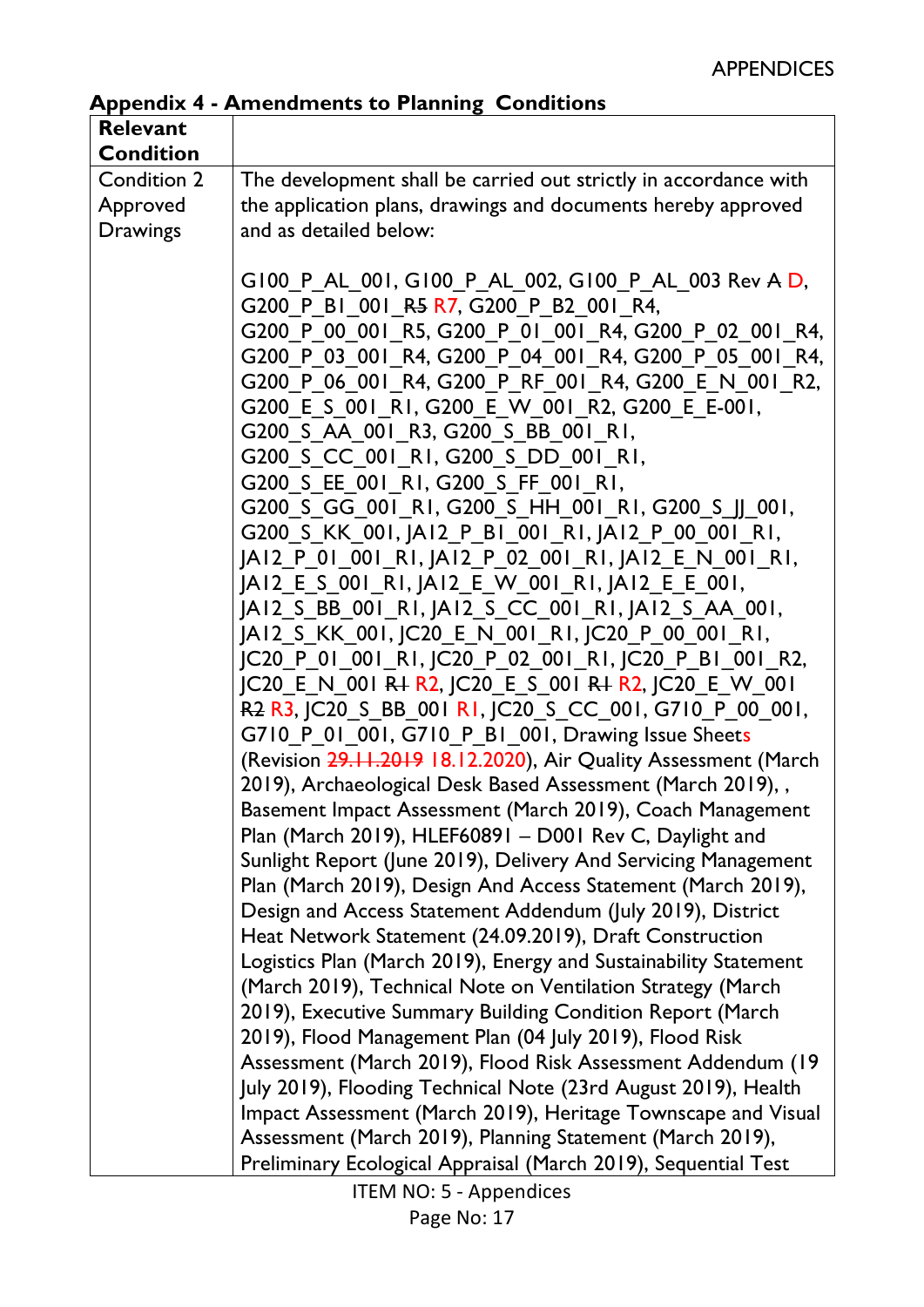|                                              | (November 2019), NPPF Sequential Test Advice (2nd April 2019),<br>Site Waste Management Plan (March 2019), Social and<br>Community Infrastructure Assessment (March 2019), Statement<br>of Community Involvement (March 2019), Structural Method<br>Statement (March 2019), Sustainability Design and Construction<br>Statement (November 2019), 2017/3742/114 Rev A,<br>Environmental Noise and Vibration Assessment (March 2019),<br>Transport Assessment (March 2019), Travel Plan (March 2019),<br>GM/TCP/1471-02-A, GM/TSP/1471-01-A, Urban Greening Report<br>(19 August 2019), Utility Statement (March 2019), 2017/3742/119,<br>Greenwich Magistrates Court - Service Area Access Control     |
|----------------------------------------------|-------------------------------------------------------------------------------------------------------------------------------------------------------------------------------------------------------------------------------------------------------------------------------------------------------------------------------------------------------------------------------------------------------------------------------------------------------------------------------------------------------------------------------------------------------------------------------------------------------------------------------------------------------------------------------------------------------|
|                                              | System Procedure, 2017/3742/105 Rev F, 2017/3742/117,<br>2017/3742/118, GLA Energy Memo: Stage 1 Consultation<br>Applicant Response 9.053 - Greenwich Magistrates Court<br>(04/12/2019), Summary Note on Hotel Demand (October 2019),<br><b>Greenwich Magistrates Court Consultation Response December</b><br>2019.                                                                                                                                                                                                                                                                                                                                                                                   |
| Condition 3<br>Quantum of<br>Development     | The maximum number of hotel rooms hereby permitted is 293,<br>and the maximum floor space for the flexible commercial use<br>(AI/A2/A3/A4/D1/D2/Ancillary C1) hereby permitted is 147m2<br>285m2 (GIA).                                                                                                                                                                                                                                                                                                                                                                                                                                                                                               |
| <b>Condition 4</b><br>Phasing                | The development shall be constructed in accordance with the<br>phasing shown in drawing no. G100 P_AL_003 Rev A D (Phasing<br>Plan).                                                                                                                                                                                                                                                                                                                                                                                                                                                                                                                                                                  |
| Condition 5<br><b>Materials</b><br>(Details) | a. Prior to the commencement of above ground works of<br>carrying out of the relevant work the external materials to be<br>used within the relevant a phase of development hereby<br>approved, a detailed schedule and specification (including a 1:1<br>scale composite sample panel to be provided on site) of all<br>external materials and finishes, windows and external doors,<br>roof coverings and other site specific features to be used on<br>the building(s) shall be submitted to and approved in writing by<br>the local planning authority.<br>b. The development shall be carried out in accordance with<br>the approved details and retained for the lifetime of the<br>development. |
| Condition 7<br>Remediation                   | No development within a Phase approved by this planning<br>permission shall take place until a remediation strategy that                                                                                                                                                                                                                                                                                                                                                                                                                                                                                                                                                                              |
| Strategy                                     | includes the following components to deal with the risks<br>associated with contamination of the site shall each be submitted<br>to and approved, in writing, by the local planning authority:<br>1. A preliminary risk assessment which has identified:                                                                                                                                                                                                                                                                                                                                                                                                                                              |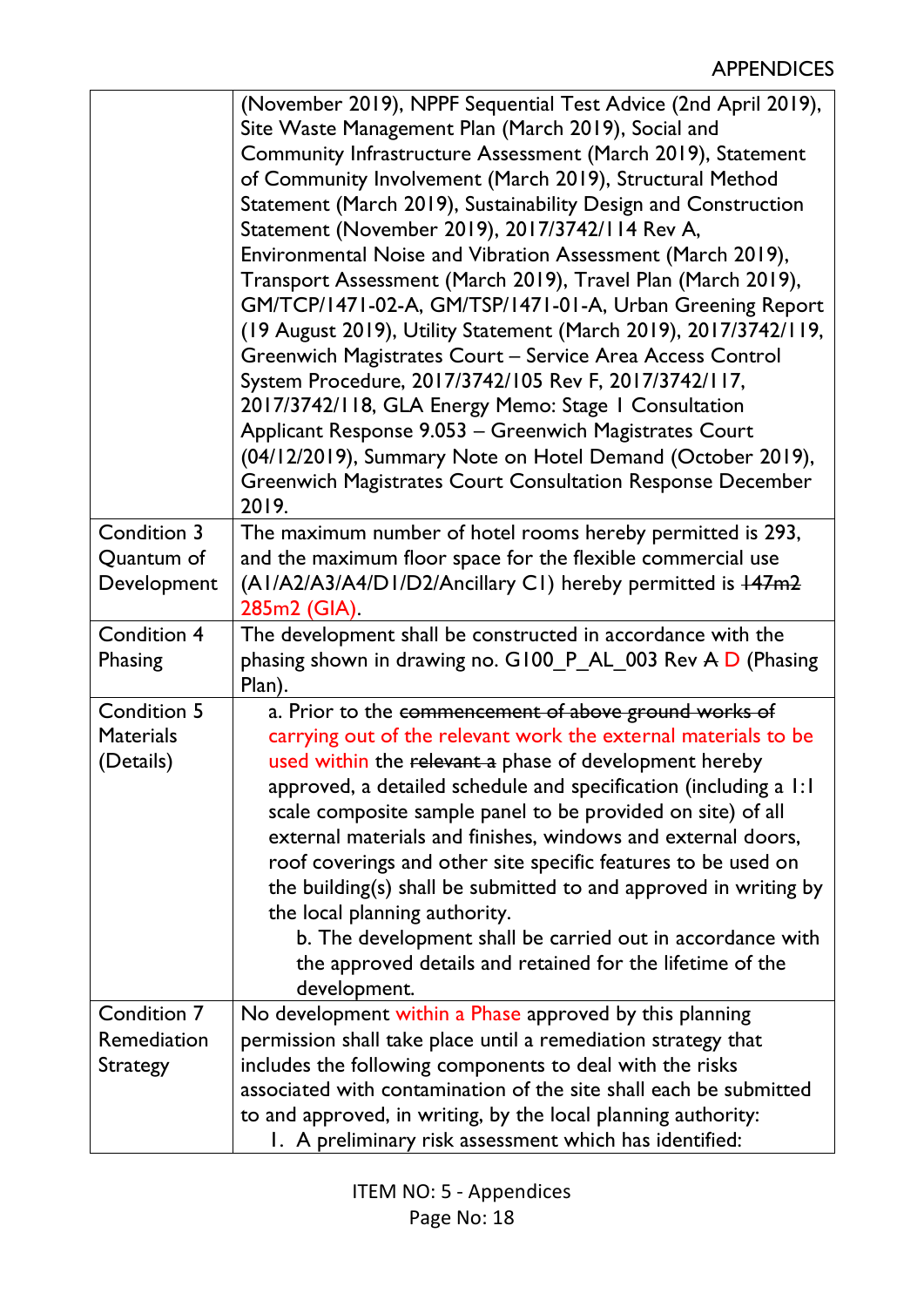|                                                 | all previous uses<br>potential contaminants associated with those uses<br>a conceptual model of the site indicating sources,<br>pathways and receptors<br>potentially unacceptable risks arising from<br>contamination at the site.                                                                                                                                                                                                                                                                                                                                                                                                                                                                                                                                                   |
|-------------------------------------------------|---------------------------------------------------------------------------------------------------------------------------------------------------------------------------------------------------------------------------------------------------------------------------------------------------------------------------------------------------------------------------------------------------------------------------------------------------------------------------------------------------------------------------------------------------------------------------------------------------------------------------------------------------------------------------------------------------------------------------------------------------------------------------------------|
|                                                 | 2. A site investigation scheme, based on (1) to provide<br>information for a detailed assessment of the risk to all<br>receptors that may be affected, including those off site.                                                                                                                                                                                                                                                                                                                                                                                                                                                                                                                                                                                                      |
|                                                 | 3. The results of the site investigation and the detailed risk<br>assessment referred to in (2) and, based on these, an<br>options appraisal and remediation strategy giving full details<br>of the remediation measures required and how they are to<br>be undertaken.                                                                                                                                                                                                                                                                                                                                                                                                                                                                                                               |
|                                                 | 4. A verification plan providing details of the data that will be<br>collected in order to demonstrate that the works set out in<br>the remediation strategy in $(3)$ are complete and identifying<br>any requirements for longer-term monitoring of pollutant<br>linkages, maintenance and arrangements for contingency<br>action.                                                                                                                                                                                                                                                                                                                                                                                                                                                   |
|                                                 | Any changes to these components require the express written<br>consent of the local planning authority. The scheme shall be<br>implemented as approved.                                                                                                                                                                                                                                                                                                                                                                                                                                                                                                                                                                                                                               |
| Condition 12<br>Unexploded<br>Ordnance<br>(UXO) | 1. Prior to the commencement of development within a Phase<br>(excluding Phase 0), a Preliminary Risk Assessment to identify the<br>risks associated with unexploded ordnance (UXO) threat-of the<br>site for the phase shall be submitted to and approved, in writing,<br>by the Local Planning Authority. Any Preliminary Risk Assessment<br>of UXO hazards must be undertaken in compliance with current<br>guidance for managing UXO risks (e.g.C681). The investigation<br>shall include, but not be limited to:<br>Home Office WWII Bomb Census Maps;<br>WWII and post-WWII aerial photography;<br>Official Abandoned Bomb Register;<br>LCC Bomb Damage maps;<br>$\bullet$<br>Information gathered from the National Archives at Kew;<br>$\bullet$<br>Historic UXO information. |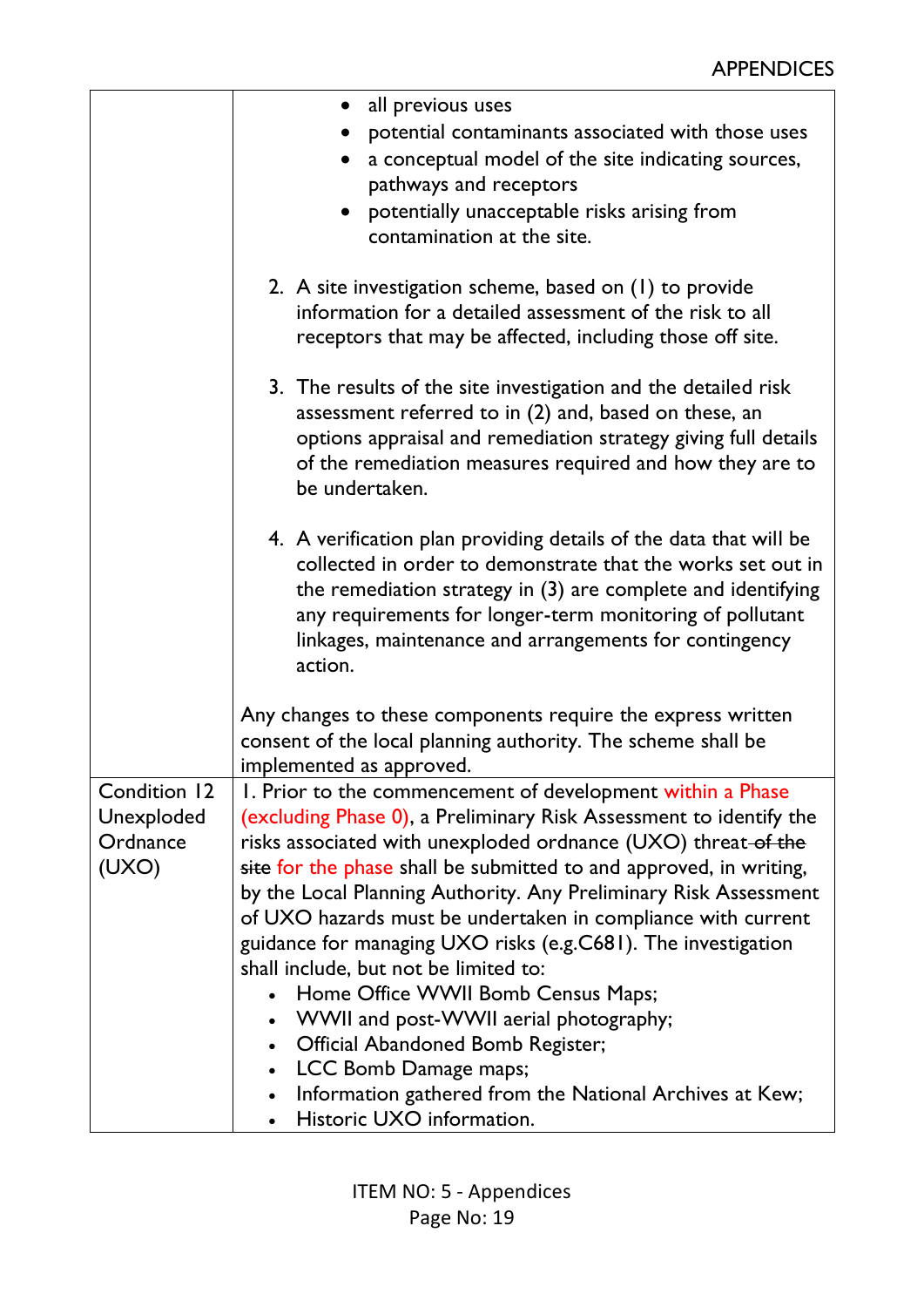|               | 2. Should the preliminary risk assessment identify the need for        |
|---------------|------------------------------------------------------------------------|
|               | further investigation, the following shall be submitted to and         |
|               | approved, in writing, by the Local Planning Authority: .               |
|               | Detailed Risk Assessment and Intrusive UXO Survey, based               |
|               | on (1) to characterise the site and; provide information for           |
|               | a detailed assessment of the risk to all receptors that may            |
|               | be affected, including those off site.                                 |
|               | Following the results and outcomes of the Preliminary and<br>$\bullet$ |
|               | Detailed Risk Assessments, a Risk Mitigation Plan giving full          |
|               | details of the mitigation measures required and how they               |
|               | are to be undertaken. This requires the provision of both a            |
|               | Mitigation Implementation and Verification Plan.                       |
|               | • Details attaining to Operational UXO Emergency Response              |
|               | Plan; and UXO Safety & Awareness Briefings – must also be              |
|               | provided.                                                              |
|               | • The identified mitigation must be carried out in accordance          |
|               | with the approved details.                                             |
|               | 3. On completion of the above (2) a final Verification Report is       |
|               | required to demonstrate that the works set out in (2) have been        |
|               | completed, along with any requirements for longer-term                 |
|               | monitoring of risks, maintenance and arrangements for                  |
|               | contingency action.                                                    |
| Condition 13  | No demolition or clearance work shall take place within a phase        |
| Asbestos      | on the site until a refurbishment and demolition (R&D) asbestos        |
|               | survey for that phase has been submitted to, and approved in           |
|               | writing by the Local Planning Authority. The R&D survey shall be       |
|               | carried out and then be acted upon by a suitably qualified person      |
|               |                                                                        |
|               | in order to deal with any asbestos found on site and shall include     |
|               | a detailed visual and intrusive investigation relating to the removal  |
|               | and disposal of asbestos-based materials. The demolition and           |
|               | disposal of materials from the site shall be carried out in            |
|               | accordance with the approved details.                                  |
| Condition 14  | Prior to the commencement of the relevant part phase (excluding        |
| Accessibility | Phase 0) of the development (excluding demolition, site                |
|               | preparation, and piling), full details (including drawings to a scale  |
|               | of 1:20 and showing all fixtures and fittings) of the wheelchair       |
|               | accessible rooms have been submitted to and approved in writing        |
|               | by the Local Planning Authority to demonstrate compliance with         |
|               | Building Regulation requirement M1, M2, M3 (Volume 2 -                 |
|               | Buildings other than a dwelling).                                      |
|               | The wheelchair accessible rooms shall then be implemented in           |
|               | accordance with the approved details.                                  |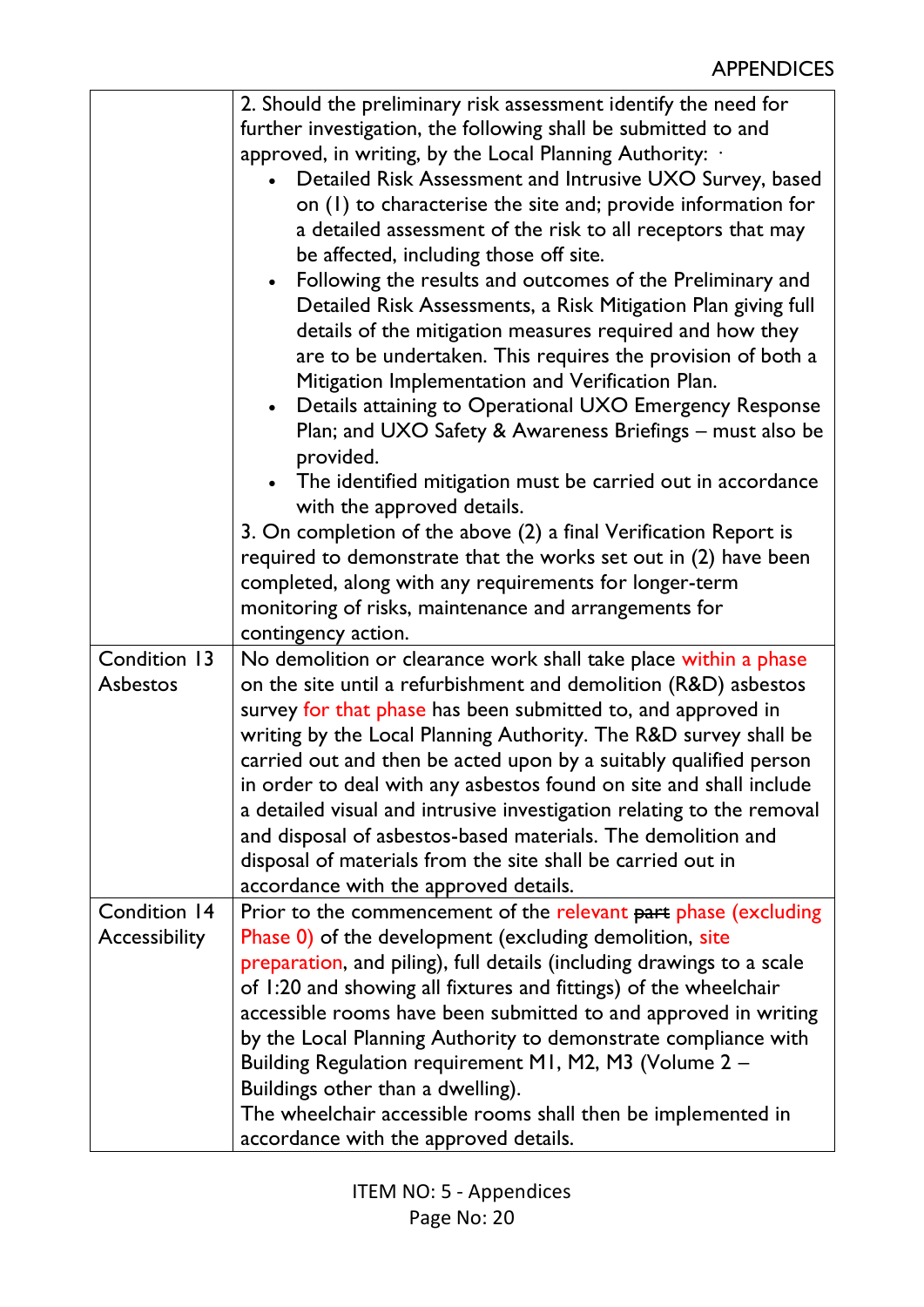| Condition 17 | Prior to demolition or $\ell$ construction works commencing within a                                                     |
|--------------|--------------------------------------------------------------------------------------------------------------------------|
| Demolition / | phase a Demolition/Construction Management Plan relating to                                                              |
| Construction | demolition and / or construction works, or part thereof, being                                                           |
| Management   | carried out within that phase shall be submitted to and approved                                                         |
| Plan         | in writing by the Local Planning Authority, for a management                                                             |
|              | scheme to control and minimise noise and vibration attributable                                                          |
|              | to construction on the development site, and include:                                                                    |
|              | · Haulage routes                                                                                                         |
|              | · Hours of work                                                                                                          |
|              | · Likely noise levels to be generated from plant and construction                                                        |
|              | works                                                                                                                    |
|              | · Details of any noise screening measures                                                                                |
|              | · Proposals for monitoring noise and procedures for controlling                                                          |
|              | excessive noise and vibration                                                                                            |
|              | Note: it is expected that vibration over 1mm/s measured as a                                                             |
|              | peak particle velocity at residential properties would constitute                                                        |
|              | unreasonable vibration. Reference shall be made to: The Councils'                                                        |
|              | <b>Construction Site Noise Code of Practice</b>                                                                          |
|              | http://www.royalgreenwich.gov.uk/downloads/file/470/noise_from                                                           |
|              | major_construction _sites_leaflet BRE four part Pollution                                                                |
|              | Control Guides 'Controlling particles and noise pollution from                                                           |
|              | construction sites'.                                                                                                     |
| Condition 19 | Prior to construction works commencing the commencement of                                                               |
| Demolition / | demolition or construction works within a phase; a Construction                                                          |
| Construction | Management Plan relating to demolition and/or construction                                                               |
| Air Quality  | works, or part thereof, being carried out within that phase shall                                                        |
| Impacts;     | be submitted to and approved in writing by the Local Planning                                                            |
| Major Sites  | Authority for a management scheme to control and minimise                                                                |
|              | emissions of air pollutants attributable to the construction of the                                                      |
|              | development. This should include a risk assessment and a method                                                          |
|              | statement in accordance with the control of dust and emissions                                                           |
|              | from Construction and Demolition Best Practice Guidance                                                                  |
|              | published by the Greater London Authority:                                                                               |
|              |                                                                                                                          |
|              | · Proposals for monitoring dust / particulates and procedures to                                                         |
|              | be put in place where agreed dust / particulates levels are                                                              |
|              | exceeded:                                                                                                                |
|              | $\cdot$ A dust risk assessment shall be undertaken; to include dust                                                      |
|              | suppression methods to be used including details of equipment                                                            |
|              | during the different stages of the development;                                                                          |
|              | · Site plan identifying location of site entrance, exit, wheel                                                           |
|              | washing, hard standing hoarding (distinguishing between solid<br>hoarding and other barriers such as heras and monarflex |
|              |                                                                                                                          |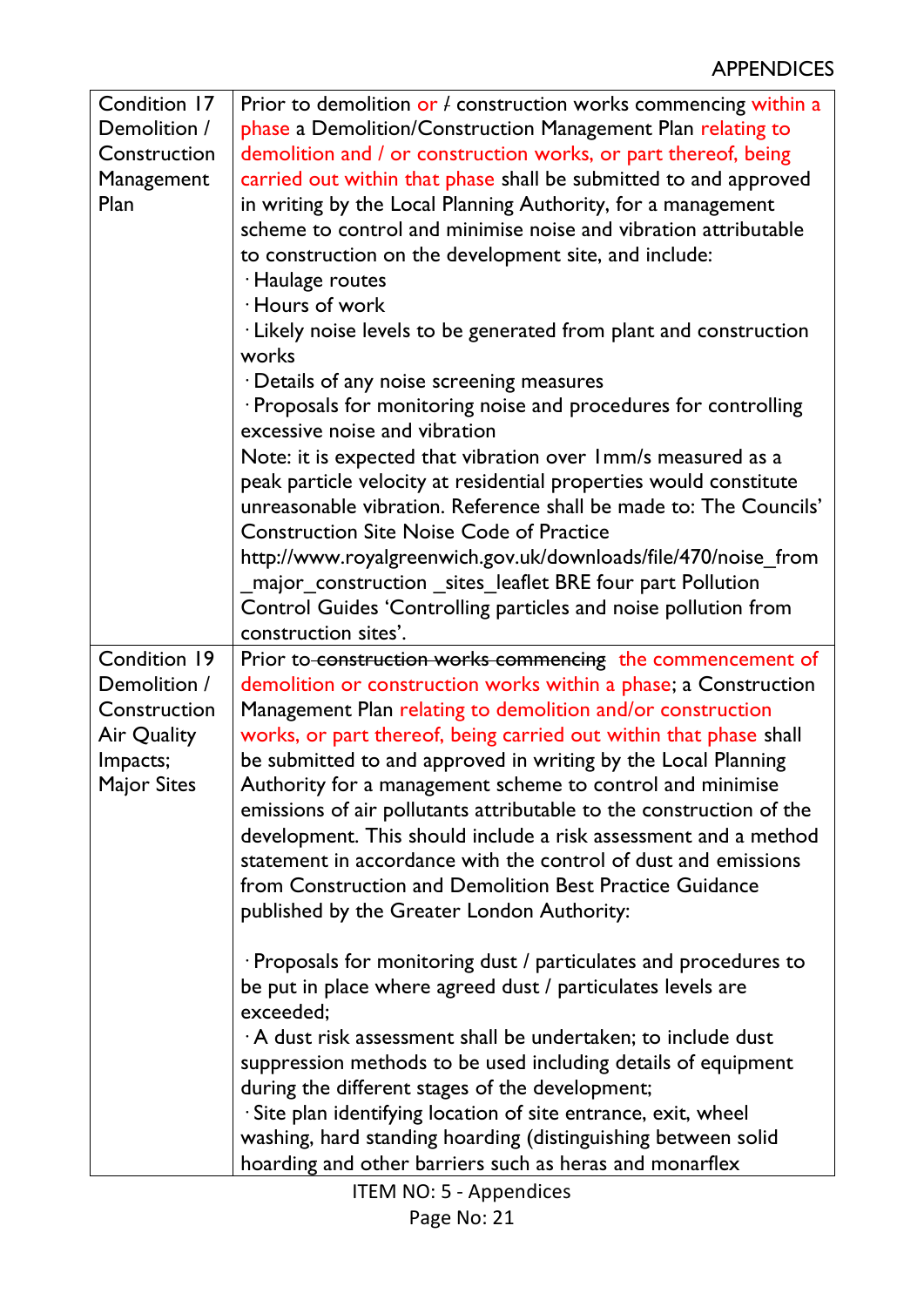|                     | sheeting), stock piles, dust suppression, location of water supplies   |
|---------------------|------------------------------------------------------------------------|
|                     | and location of nearest neighbouring receptors;                        |
|                     | Confirmation if a mobile crusher will be used on site and if so, a     |
|                     | copy of the permit and indented dates of operation;                    |
|                     | · Bonfire policy;                                                      |
|                     | A demolition asbestos survey                                           |
|                     | · Proposals for monitoring dust and preventing or controlling          |
|                     | unacceptable releases, including asbestos;                             |
|                     | · Wheel washing facilities, location and facilities for discharging    |
|                     | the water.                                                             |
|                     | <b>Haulage Routes</b>                                                  |
|                     | Hours of Work                                                          |
|                     | Likely noise levels to be generated from plant and construction        |
|                     | works                                                                  |
|                     | Details of any noise screening measures                                |
|                     | Proposals for monitoring noise and procedures for controlling          |
|                     | excessive noise and vibration. Note: It is expected that vibration     |
|                     | over I mm/s measured as a peak particle velocity at residential        |
|                     | properties would constitute unreasonable vibration.                    |
|                     | Reference shall be made to: The Mayor of London's 'The control         |
|                     | of dust and emissions from construction and demolition'                |
|                     | <b>Supplementary Planning Guidance</b>                                 |
|                     | https://www.london.gov.uk/file/18750/download?token=zV3ZKTp            |
|                     | P: BRE four part Pollution Control Guide, Part I Pre-project           |
|                     |                                                                        |
|                     | planning and effective management; 'Controlling particles, vapour      |
|                     | and noise pollution from construction sites'.                          |
| <b>Condition 28</b> | Prior to the commencement of any above ground superstructure           |
| Accessibility       | works and excluding site preparation, vegetation removal,              |
| Details             | demolition and piling within a the relevant phase of the               |
|                     | development hereby approved, (excluding operations, including          |
|                     | site preparation, vegetation removal, demolition and piling) full      |
|                     | details of access and circulation arrangements for people with         |
|                     | mobility difficulties for all rooms, entrance ways, access ways, lifts |
|                     | and sanitary facilities within the development shall be submitted      |
|                     | to, and approved in writing by, the Local Planning Authority.          |
|                     | For the avoidance of doubt, this shall include large scale plans       |
|                     | illustrating any change in gradients on all routes through the site.   |
|                     | The scheme shall be implemented in accordance with the                 |
|                     | approved details and retained for the lifetime of the development.     |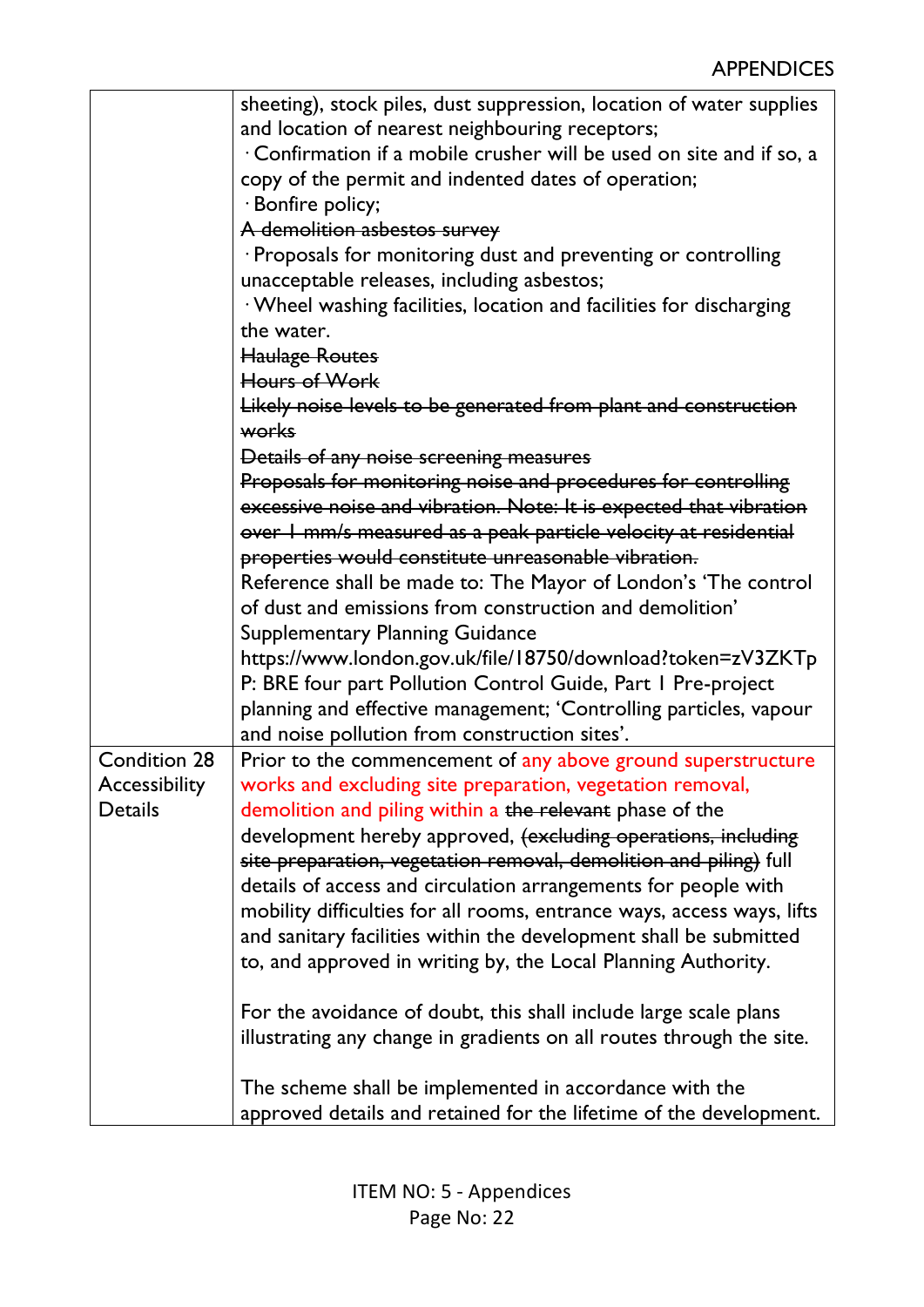| Condition 29<br>Construction<br>Logistics Plan | No development within a phase shall commence until a detailed<br>Construction Logistics Plan (CLP) has been submitted to, and<br>approved in writing by, the Local Planning Authority in<br>consultation with Transport for London. The CLP shall include<br>measures to dissuade construction workers from parking in the<br>vicinity of the development. The CLP shall in all respects be<br>implemented in accordance with the details approved pursuant to<br>this condition.<br>The development of the phase shall be carried out in accordance<br>the approved details.                                                                                                                                                                                                                                                                                           |
|------------------------------------------------|-------------------------------------------------------------------------------------------------------------------------------------------------------------------------------------------------------------------------------------------------------------------------------------------------------------------------------------------------------------------------------------------------------------------------------------------------------------------------------------------------------------------------------------------------------------------------------------------------------------------------------------------------------------------------------------------------------------------------------------------------------------------------------------------------------------------------------------------------------------------------|
| <b>Condition 31</b>                            | The non-residential development, including both new constructed                                                                                                                                                                                                                                                                                                                                                                                                                                                                                                                                                                                                                                                                                                                                                                                                         |
| <b>BREEAM</b>                                  | and refurbished components, should be registered with Building                                                                                                                                                                                                                                                                                                                                                                                                                                                                                                                                                                                                                                                                                                                                                                                                          |
| Non-                                           | Research Establishment (BRE), and achieve BREEAM Rating                                                                                                                                                                                                                                                                                                                                                                                                                                                                                                                                                                                                                                                                                                                                                                                                                 |
| Residential                                    | Excellent.                                                                                                                                                                                                                                                                                                                                                                                                                                                                                                                                                                                                                                                                                                                                                                                                                                                              |
| <b>Standards</b>                               | Within 3 months of commencement (excluding<br>iii.<br>demolition and site preparation works) of the non-<br>residential buildings within a phase, including both new<br>constructed and refurbished components, a BREEAM<br>Design Stage Assessment, copy of the summary score<br>sheets and related Certifications verified by the BRE<br>shall be submitted to the Local Planning Authority for<br>written approval.<br>Within 3 months from the date of first use of the non-<br>iv.<br>residential buildings, including both new constructed and<br>refurbished components, BREEAM 'Post Construction<br>Stage' Assessment, copy of the summary score sheets<br>and related Certifications verified by the BRE should be<br>submitted to the Local Planning Authority for written<br>approval confirming the BREEAM standard and measures<br>have been implemented. |
|                                                | Following any approval of a 'Post Construction Stage' assessment<br>and certificate of the development, the approved measures and<br>technologies to achieve the BREEAM Excellent or higher standard<br>shall be retained in working order for the lifetime of the<br>development.                                                                                                                                                                                                                                                                                                                                                                                                                                                                                                                                                                                      |
| Condition 38                                   | Prior to the commencement of above ground superstructure                                                                                                                                                                                                                                                                                                                                                                                                                                                                                                                                                                                                                                                                                                                                                                                                                |
| <b>Site Waste</b>                              | works within a phase of for the development hereby approved, a                                                                                                                                                                                                                                                                                                                                                                                                                                                                                                                                                                                                                                                                                                                                                                                                          |
| Management                                     | Site Waste Management Plan providing full details of the refuse                                                                                                                                                                                                                                                                                                                                                                                                                                                                                                                                                                                                                                                                                                                                                                                                         |
| Plan                                           | storage, recycling facilities and refuse collection arrangements<br><b>ITEM NO: 5 - Appendices</b>                                                                                                                                                                                                                                                                                                                                                                                                                                                                                                                                                                                                                                                                                                                                                                      |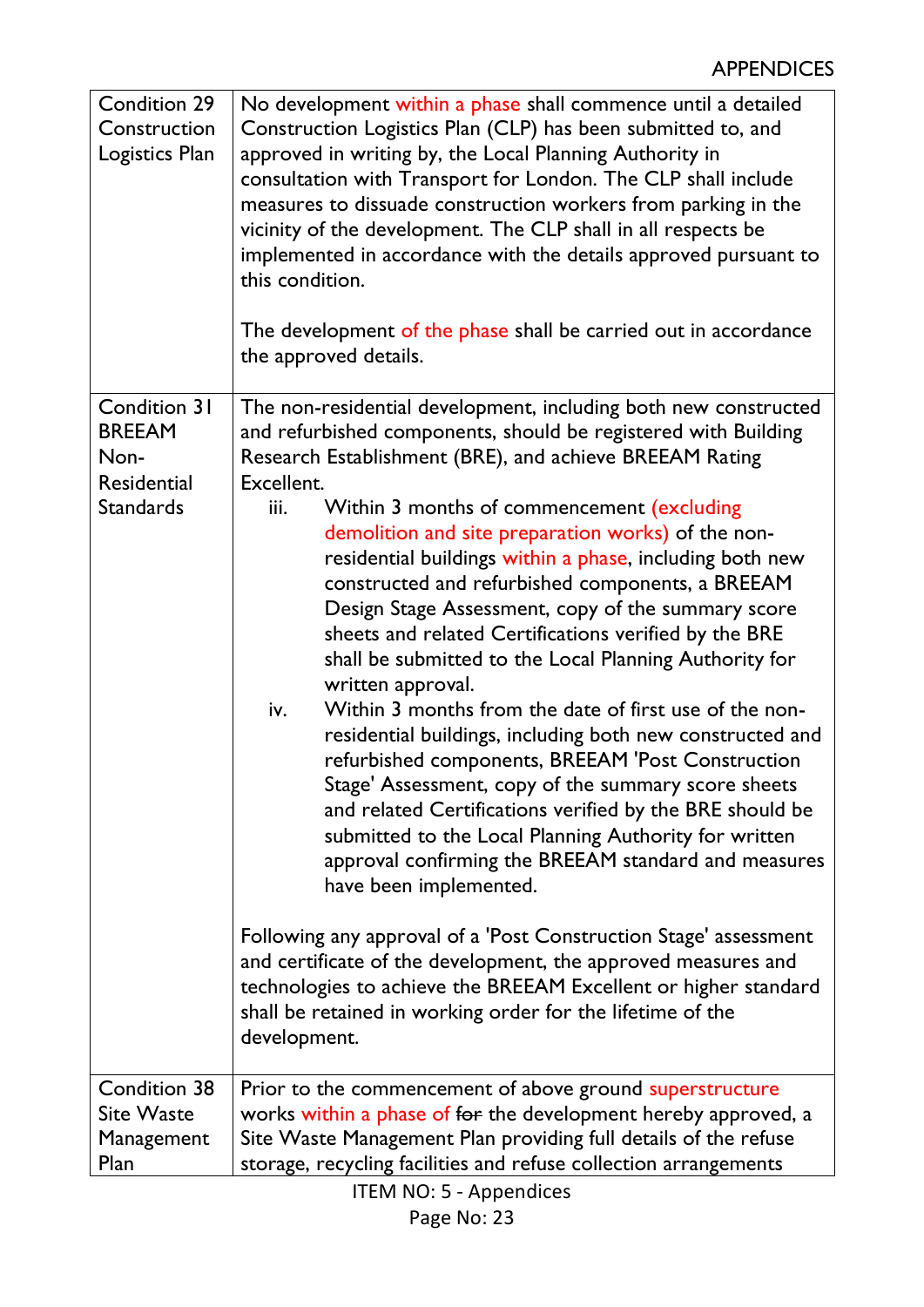|                                                      | shall be submitted to, and approved in writing by, the Local<br>Planning Authority. Such details shall include but are not limited<br>to:<br>· Separate storage areas for bulk storage and bin storage;<br>· Turning areas to allow the refuse trucks to move in forward<br>motion when entering and existing the road;<br>· Bin store arrangements for front gardens of houses and ground<br>floor units.<br>· Provision of bin storage for each non-residential unit; including<br>location of any communal collection points for each of the units;<br>details of any enclosures to be provided for all of the external<br>communal collection points; details of management arrangements<br>for movement of refuse to any collection points;                                                                                                                                                                                                                                                                                                                                               |
|------------------------------------------------------|------------------------------------------------------------------------------------------------------------------------------------------------------------------------------------------------------------------------------------------------------------------------------------------------------------------------------------------------------------------------------------------------------------------------------------------------------------------------------------------------------------------------------------------------------------------------------------------------------------------------------------------------------------------------------------------------------------------------------------------------------------------------------------------------------------------------------------------------------------------------------------------------------------------------------------------------------------------------------------------------------------------------------------------------------------------------------------------------|
|                                                      | The storage and recycling facilities shall in all respects be<br>constructed in accordance with the approved details, before the<br>relevant phase of the development is first occupied.                                                                                                                                                                                                                                                                                                                                                                                                                                                                                                                                                                                                                                                                                                                                                                                                                                                                                                       |
| <b>Condition 39</b><br>Landscaping<br><b>Details</b> | Prior to the commencement of any above ground superstructure<br>works within a Phase (excluding Phase 0), a detailed Landscaping<br>Strategy shall be submitted and approved in writing by the Local<br>Planning Authority. The Landscaping Strategy shall be based on<br>the principles secured within the Landscape Strategy hereby<br>approved, for all the hard and soft landscaping, including any part<br>of the site not occupied by buildings, including details of:<br>Open space<br>Species and size of plants for all soft landscaping areas<br>Areas of paving<br>Car parking areas<br>$\bullet$<br>Amenity areas – including details of measures to protect<br>the privacy of adjacent residential units<br>• Pedestrian linkages<br>• Public art<br>• Lighting<br>• Bollards<br>• Street furniture (including waste bins)<br>• Cycle linkages<br>• Wayfinding<br>• Permeability of all hard surfaces<br><b>Materials</b><br>$\bullet$<br>All hard landscaping works for each phase of the approved<br>scheme shall be completed prior to occupation of the respective<br>phases. |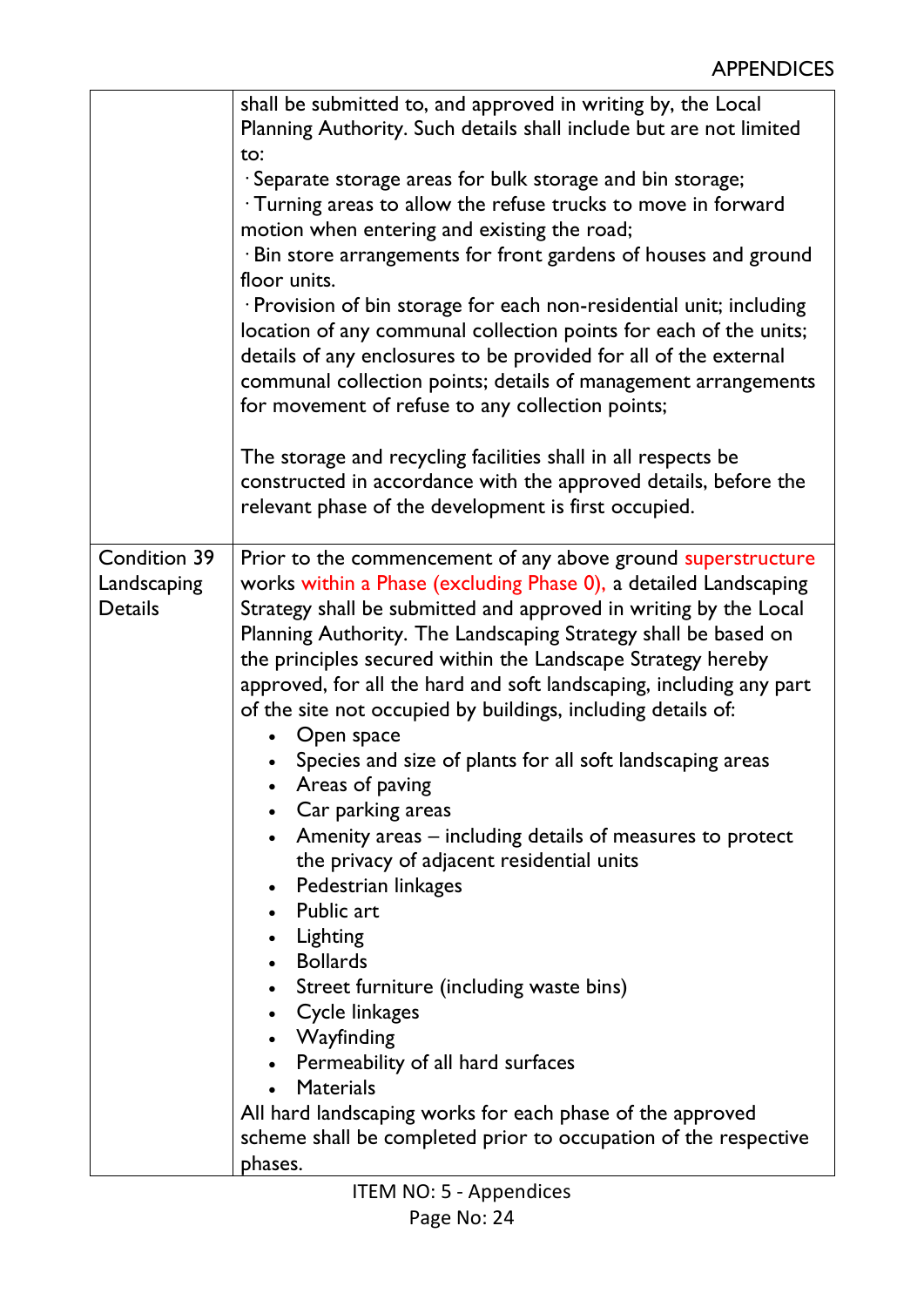٦

|                                                            | All relevant planting, seeding or turfing comprised in the approved<br>landscaping scheme shall be carried out in the first planting and<br>seeding seasons following the occupation of the buildings within<br>each phase or the completion of the relevant phase, whichever is<br>the sooner. Any trees or plants which within a period of 5 years<br>from the completion of the landscaping work die, are removed or<br>become seriously damaged or diseased, shall be replaced in the<br>next planting season with others of similar size and species. |
|------------------------------------------------------------|------------------------------------------------------------------------------------------------------------------------------------------------------------------------------------------------------------------------------------------------------------------------------------------------------------------------------------------------------------------------------------------------------------------------------------------------------------------------------------------------------------------------------------------------------------|
| <b>Condition 40</b><br><b>Boundary</b><br><b>Treatment</b> | Details of the proposed boundary treatments including gates,<br>walls and fences shall be submitted to and approved in writing by<br>the Local Planning Authority prior to commencement of the<br>relevant works (excluding Phase 0).<br>The approved boundary treatments shall be implemented prior to<br>occupation of the buildings and retained for the lifetime of the<br>development.                                                                                                                                                                |
| <b>Condition 43</b><br>Archaeologica<br>I Investigation    | No demolition or development below existing ground level within<br>a Phase (excluding Phases 0 and 1) shall take place until a written<br>scheme of investigation (WSI) for has been submitted to and<br>approved by the Local Planning Authority in writing. For land that<br>is included within the WSI, no demolition or development below<br>existing ground level shall take place other than in accordance<br>with the agreed WSI, which shall include the statement of<br>significance and research objectives, and                                 |
|                                                            | A. The programme and methodology of site investigation and<br>recording and the nomination of a competent person(s) or<br>organisation to undertake the agreed works                                                                                                                                                                                                                                                                                                                                                                                       |
|                                                            | B. The programme for post-investigation assessment and<br>subsequent analysis, publication & dissemination and deposition of<br>resulting material. This part of the condition shall not be<br>discharged until these elements have been fulfilled in accordance<br>with the programme set out in the WSI.                                                                                                                                                                                                                                                 |
|                                                            | Note: The written scheme of investigation will need to be<br>prepared and implemented by a suitably qualified professionally<br>accredited archaeological practice in accordance with Historic<br>England's Guidelines for Archaeological Projects in Greater<br>London. This condition is exempt from deemed discharge under<br>schedule 6 of The Town and Country Planning (Development<br>Management Procedure) (England) Order 2015.                                                                                                                   |

 $\overline{\Gamma}$ 

T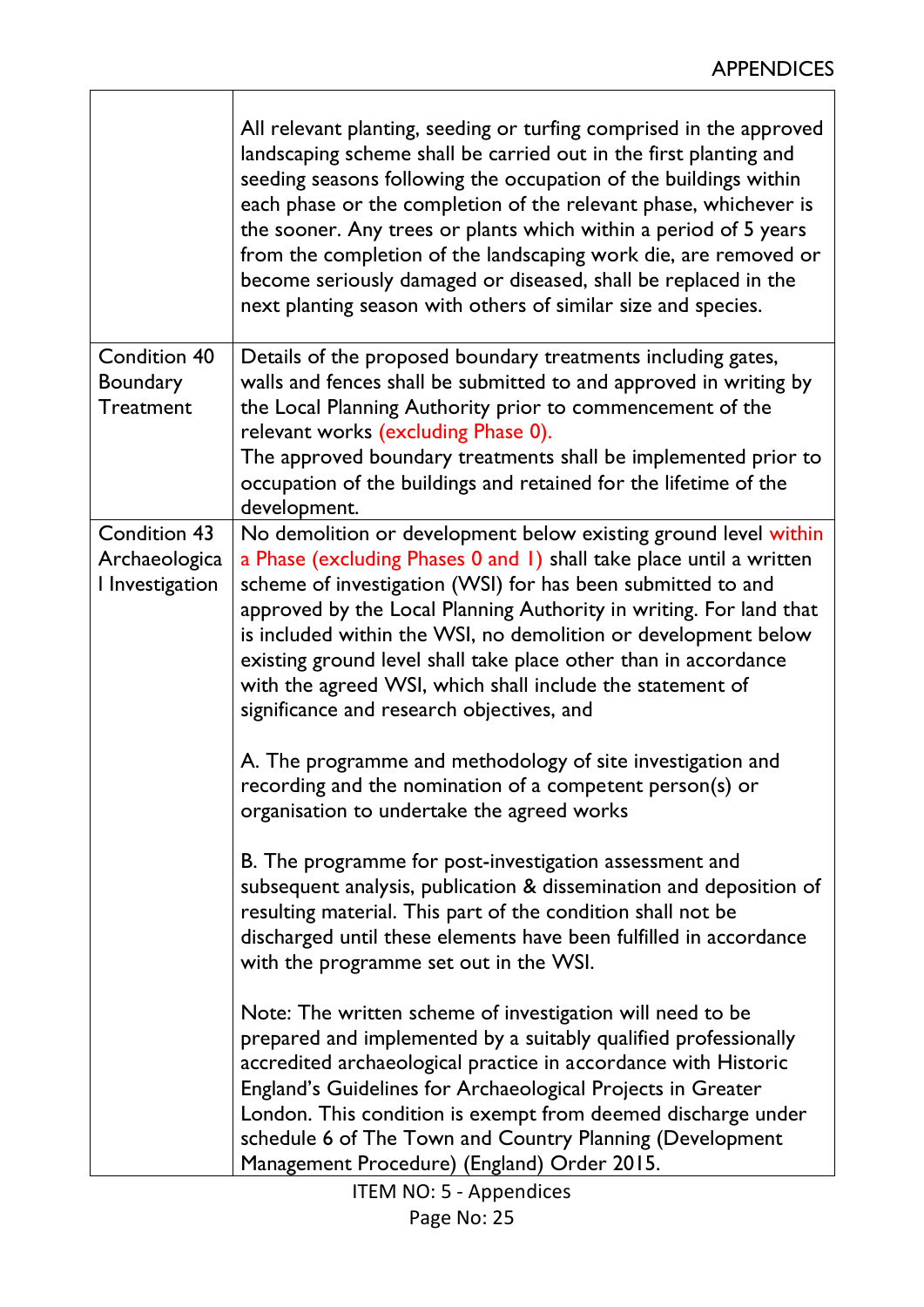| <b>Condition 44</b><br>Landscape<br>and Ecological<br>Management<br>Plan | Notwithstanding the Urban Greening Report prepared by RPS<br>Group Plc V5 (19th August 2019), prior to the commencement of<br>development within a Phase (excluding Phase 0) an ecological<br>management plan, including mitigation measures during demolition<br>and construction, long-term design objectives, management<br>responsibilities and maintenance schedules for all landscaped<br>areas, shall be submitted to and approved in writing by the Local<br>Planning Authority. Development proposals must ensure no net<br>loss of biodiversity and wherever possible, make a positive<br>contribution to the protection, enhancement, creation and<br>management of biodiversity with best endeavours to achieve the<br>required Urban Greening Factor (UGF) score of 0.3 for the<br>approved site. The submitted report shall include:                                                                                                                                                                                                                                                                                                                                |
|--------------------------------------------------------------------------|-----------------------------------------------------------------------------------------------------------------------------------------------------------------------------------------------------------------------------------------------------------------------------------------------------------------------------------------------------------------------------------------------------------------------------------------------------------------------------------------------------------------------------------------------------------------------------------------------------------------------------------------------------------------------------------------------------------------------------------------------------------------------------------------------------------------------------------------------------------------------------------------------------------------------------------------------------------------------------------------------------------------------------------------------------------------------------------------------------------------------------------------------------------------------------------|
|                                                                          | A) Details of all features of ecological value on the site and setting<br>out measures for their protection during construction works. Any<br>mitigation measures identified therein shall be implemented in<br>accordance with the approved details.<br>B) A detailed method statement for the removal or long-term<br>management /eradication of butterfly bush and chick weed on the<br>site. The method statement shall include proposed measures to<br>prevent the spread of butterfly bush and chick weed during any<br>operations such as mowing, strimming or soil movement. It shall<br>also contain measures to ensure that any soils brought to the site<br>are free of the seeds / root / stem of any invasive plant covered<br>under the Wildlife and Countryside Act 1981.<br>C) Details to protect the established vegetation from any damage<br>that could be caused during demolition and construction. All<br>works should be undertaken by a suitably qualified and<br>experienced specialist contractor and should conform to current<br>industry best practice, i.e. BS 3998: 2010 'Tree Work -<br>Recommendations'. The details should ensure that existing |
|                                                                          | commuting/foraging routes currently utilised by bats and other<br>wildlife are maintained.<br>D) Details from a suitably qualified ecologist specifying how the<br>landscape features have been developed for biodiversity and<br>ecological enhancement. The mitigation and enhancement should<br>include the following: i. Native and/or nectar producing and/or<br>deciduous plant and tree species preferably of local provenance; ii.<br>Diversity grassland areas such as lawns with low growing native<br>herbs, unmown grass verges, wildflower mixes on amenity and                                                                                                                                                                                                                                                                                                                                                                                                                                                                                                                                                                                                      |